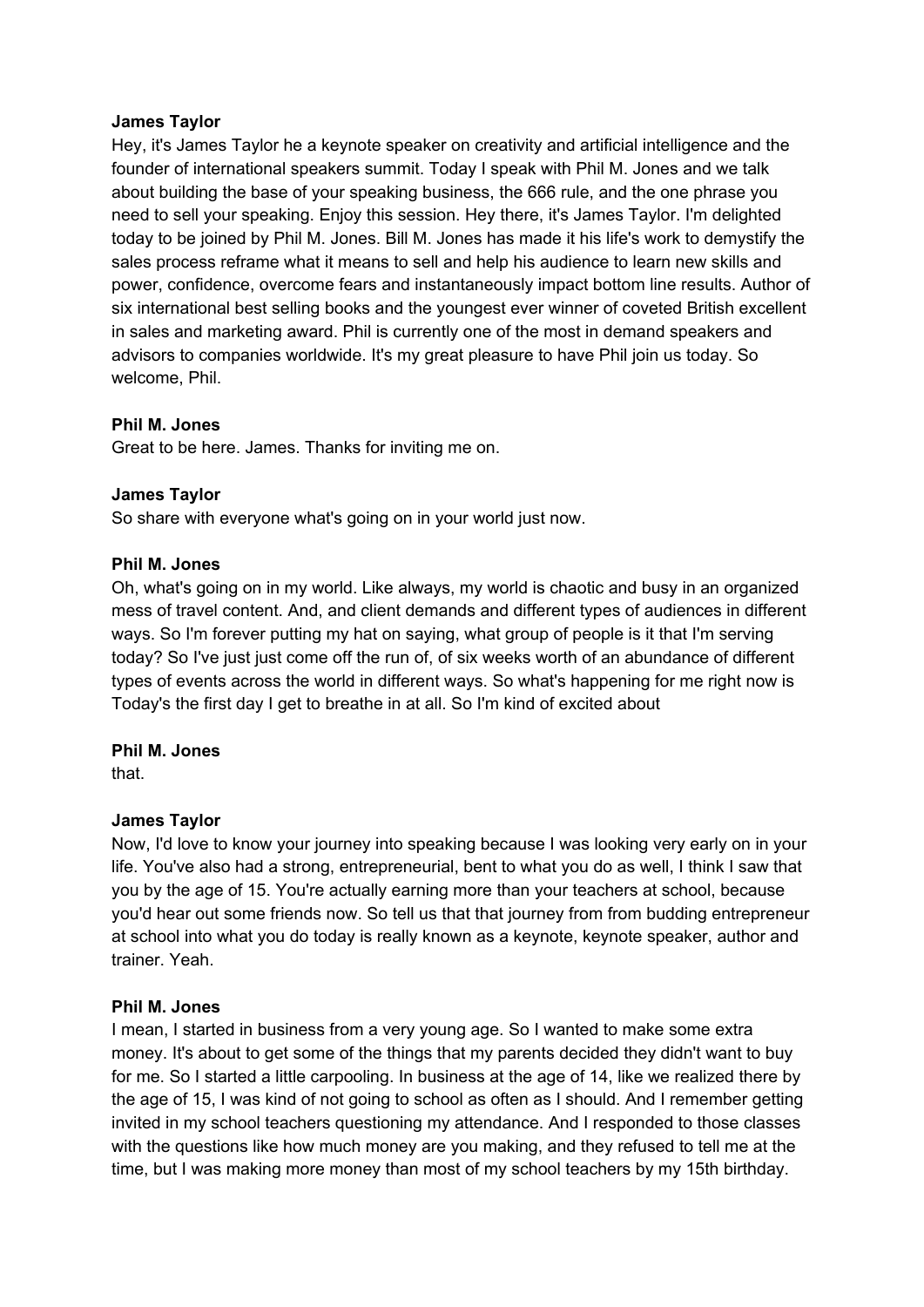And I continued like on an entrepreneurial journey through my teens still built studies around my businesses. So I still took school pretty seriously. But I viewed them as quizzes and puzzles that was a was a fun thing for me is that I had to kind of get these these puzzles that within the most efficient period of time. And at the age of 18, I had a dilemma, big university opportunity in front of me to go to one of the best schools back in the UK. I didn't want to go and I became the youngest ever sales manager for a business called Debenhams department stores that you'll know from the UK, and I guess even from my early kind of corporate days, I had a speaking inspired background even though I didn't know that's what it was. At the time, so I did a lot of store openings, a lot of trainings towards store openings in those retail world. So I guess my first gigs was me at 18 years of age, stood at the top of escalators, in a new department store environment, addressing an audience full of employees, getting them inspired about what we were going to go on and achieve over the next six weeks and then keeping that updated. So that got me very, very comfortable. But also going through that environment of being a very aspirational employee in a leadership role is we'd have a lot of leadership conferences, we'd have a lot of guest speakers coming together to talk to our audiences and I thought one day I'd love to be able to do that. Now I continued through a number of a number of kind of things with my career where I became a store manager sales training consultant for DFS furniture group, went from there to become head of retail at Birmingham City Football Club, and from there to do the same at Leicester City Football Club with Mila Mandarin then I built a big property business property business works We have quite a lot of our clients through seminars. So again, that always have me stood in front of rooms full of people. And in fact, every one of my entrepreneurial career choices or corporate lead career choices, always have me speaking to a roomful of people. My property business and a bump in 2008. I'm sure some people might look to be able to have some memory towards that too. And we had a great business on a Monday. By Friday, we had a product we couldn't give away. So wondering what I was gonna do next, I was being invited by business networking groups to say can you come and help some of these local business owners through some of these recessionary times by delivering back some sales skills? I always had quite a strong voice in those small business environments, of offering advice and guidance. And I was delivering those education slots for free didn't think about it being a speaking career. And then I thought, well, there are just so many people in this world who are good at a thing but don't know how to acquire customers or grow that business. So didn't get to really be good at the thing. So I wrote a one day sales training course. And I started to invite people from that small business environment to my one day program. And that was Yeah, back into 2008. So almost 10 years ago, and six people became 12 people became 20 people became 30 people became Can you come deliver this to my team became me then speaking externally to sell places on my workshops. So I'd speak at larger events for without fee to be able to drive people towards my workshop that then became a coaching business, then became a consulting business. Then I wrote my first book in 2012. And then I went on the road internationally delivering more of what we would now call speeches, but my business here today is I deliver somewhere in the region of 100 paid presentations a year takes me all around the world, written six best selling books. And I do anything from a from a 12 minute keynote up to a three day program with audiences and then have somewhere like 30 different revenue streams in my business around To the I've now become remarkably fun, but it's been a it's been a beautifully organic journey driven by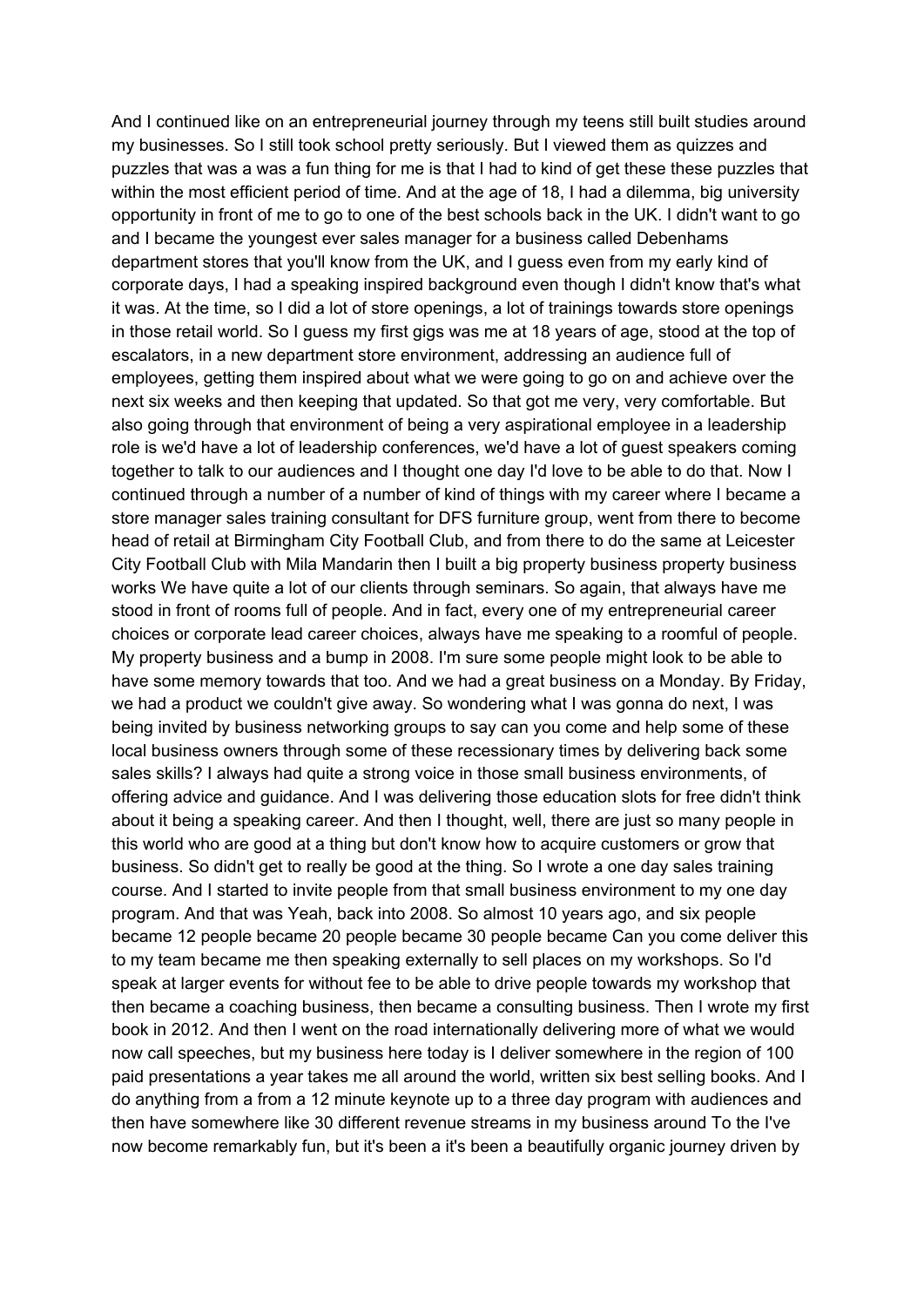ambition, aspiration and a simple belief that if somebody else can do it, can somebody else be me?

### **James Taylor**

Well, I've always looked at what a great journey my fascinating journey through all these everything, obviously, sales has been, has been the kind of golden thread that has kind of gone through a lot of that as well. And I'm wondering like, as you were kind of going, you mentioned almost two different types of presenting so there was the marketer workshop training style, then there's kind of more platform selling style where you're giving a talk for free in order to get people to come to your workshop or consulting and then there's more keynote speaking, which I can know you for for today. Who are your mentors because they're all slightly different flavors and and they require slightly different skills I would imagine. Yeah, it's hard

#### **Phil M. Jones**

to define specific mentors if I if I'm to look early days, I was always hugely inspired by Guy new cool Peter Lee and Peter Lee was somebody I collaborated with them But with him was taught by when I was part of a management training program back in, in the furniture days, maybe 1520 years ago. And he was the first guy who bought the Dale Carnegie programs to the UK. So I got to study Dale Carnegie's work quite in depth for that. And I loved the way that Peter would engage and would facilitate within an audience and had both the gravitas of a powerful speaker, but also had the charm of, you know, the guy in the pub that would be able to have a conversation and quite often when you're saying these audience to the matter how many people are in it, you felt like he was talking just to you. So I love that. There's also a guy in the UK called Richard Denny. Richard Denny is kind of like the godfather of professional speaking when it comes to UK background. And I remember being in a conference that Richard delivered and I may have been 17 years of age at the time, and I thought, that guy's cool. And I got to know Richard quite well through the years and got to learn a little from him, and then on the marketing side of the business, and we might link into that Shortly is a guy called Peter Thompson. So Peter Thompson is somebody who's been around a long, long time. When we then look towards role models outside of of those three, there's two other categories that I would consider. One is, is the people that have mentored me from a distance. So I might not have had personal conversation with them, but I've studied and and and then model their behavior. So that could be as much as a Jim Rowan. But it could also be the fact that I'd stick myself in the audience as often as I possibly can of other people performing to say what I like about that, what worked well, where can I get some role modeling from other people's efforts, and then also stand up comedians. So I've got like an abundance of stand up comedians, because I think in the world of professional speaking, stand up comedy is about as tough as it gets. So to look towards that, to push the envelope was huge. And then the flip side of all of this role model stuff is all the negative role models.

# **James Taylor**

So you basically look at them and say, This is not why I want to become Not the kind of Correct,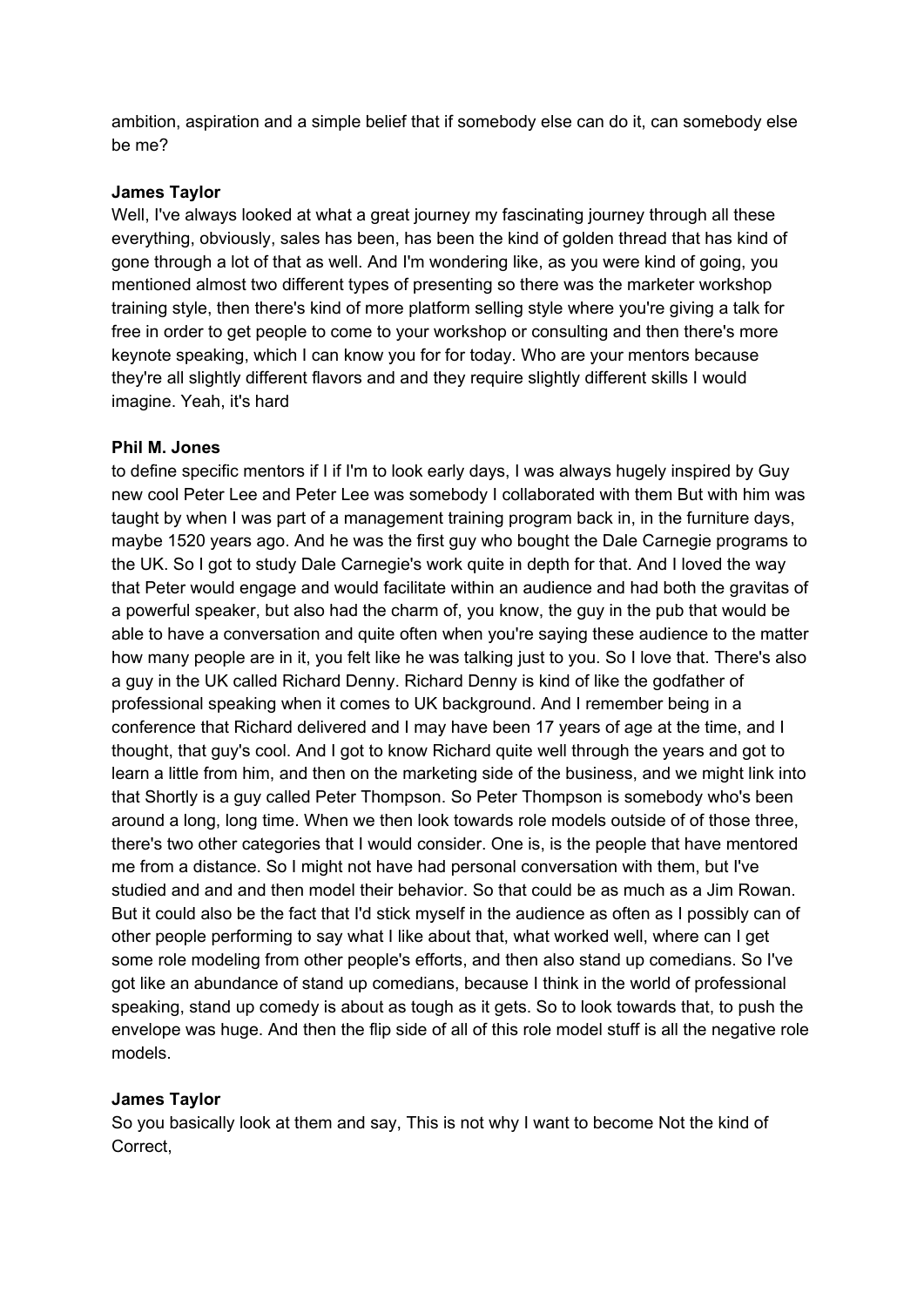#### **Phil M. Jones**

correct. And I think it is important to look towards those groups of people as it is towards those that you have aspiration towards. Because there are hundreds of ways you can build a business as a professional speaker, hundreds. And it's very easy, particularly in today's marketplace where information is so easily and readily available. That what you do is that you think you have to be all things to all people that you that you think, well, if somebody else is successful, I need to be more like that. And we end up then seeing copycat speakers. And the trouble with that is you can't be what you're not. It's like an impossibility. You can take influence from other people. But if you're trying to be what you're not, then what happens is one that you get found out or you feel bad because you don't feel like you're being you in what it is you're doing. But you've built a reputation for being something you're not and you can't break out of that shell. So a level of authenticity is important, but you need to discover that through looking at what it is that other people do with it. I'll take a piece of that. I'll try it on for a while and I view it Like, like, if you went out shopping for a day, you might have an idea of what you would like. But until you put something on, and you take it for a walk, or you look at yourself back in the mirror with it, you don't decide whether it's something you like or not. So people early on in their career, I think they should, they should just soak themselves up in the world and learn it, learn the different business models. And the business models are as important as the as the presentations themselves. Because without a business model that supports your ability to get to speak regularly, then the game gets over real quick.

# **James Taylor**

What do you use? I mean, on this summit, we've got the thing I was a little bit concerned about when I'm interviewing so many different speakers and they have such different role, different business models and what they're doing. Yeah, was that for the for the someone that's watching this just now they can feel a bit discombobulated and they can feel that, oh, that's what I want to do. Any advice that you would give in terms of helping the speaker that's watching this or aspiring speaker that's watching this to have some kind of compass to help them guide themselves so they can know. Those things are not, you know, they're interesting, but I don't necessarily want to want to do

# **Phil M. Jones**

in order to be able to successfully speak you need a number of audiences and then clients that would pay to put you in front of those audiences. Well, often people don't do is to put themselves in one singular box. When it comes to winning business, you can't aim at just one thing any one period of time because what you need is you need some business that will feed your family on Friday. You need some business that can sustain you to be able to live for a year and then you need something to be able to chase. I'm a big believer that the in the world of sales, you cannot manage any more than 18 prospects at any one period of time and having trained over 2 million people, I've still found that same thing to be true 18 prospects is the most that you could ever have. So if you can get yourself laser focused on 18 prospects, you can become what I call devilishly productive. And the reason I call it devilishly productive is because we split that magic 18 into groups of six, six and six. My advice would be at any given period of time when you're looking at what kind of speaking business you want to build is give yourself three different categories of types of events or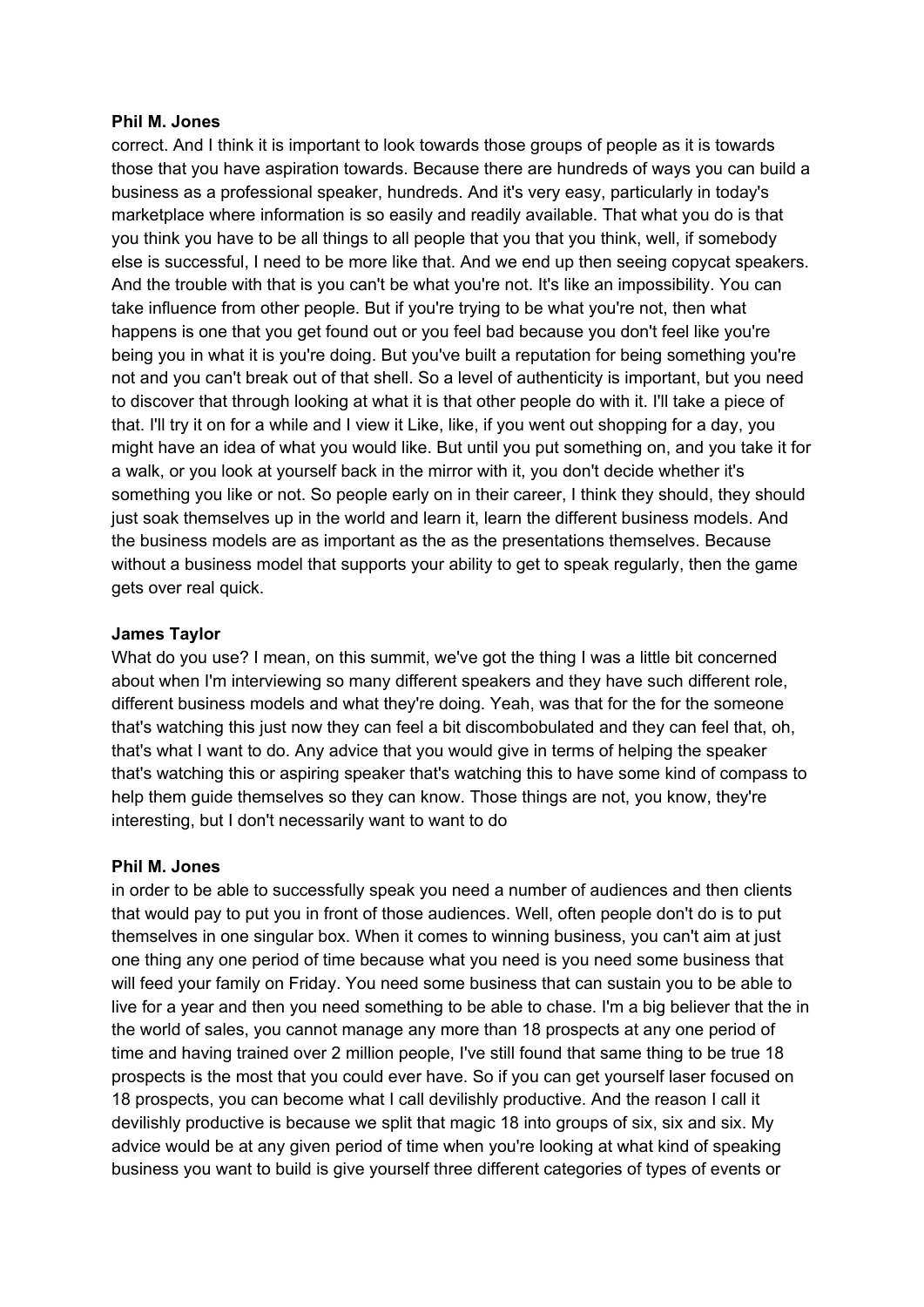types of things that you might want to do. So say for example, it might be with a low hanging fruit is at that bottom end, is this is what I have within arm's reach. Right now, this is where I have some wind at my back. This might be the industry that you've grown out of this might be the geographic location of where you based, it might be something you deliver online because you've already built an audience. low hanging fruit, which was really in with easy reach that you can get a yes to relatively quickly put some money on the table for Friday. For me at the early stage of my business, that was my one day sales workshop. always working six prospects towards my one day sales workshop. What did I really want to do? Well, when I first started I only corporate training events that could give me 40 5060 people in the room, pay me a handsome fee to be able to deliver a half day or a full day workshop. Well, that would be MBAs a slightly longer pipeline but always be working six prospects there. And then my dream gigs. At that point in time when I was first starting was i'd love the keynote the main stage, the 45 minute keynote the 60 minute the 90 minute the big fee everybody like loves you, you love them, you sell a load of books, everything's beautiful, then you disappear again for the next day. So always be working six prospects in those camps. What then happened though, was is as your career progresses, is what was then my low hanging fruit now becomes something we don't do anymore things then start to be able to shift through that moment. So always what you're looking for is to say, what is going to feed my family right now? What is going to give me some sustenance to mean that I can have peace of mind and reassurance and then what am I shooting at big time. So we're playing three different business models that potentially feed each other at the same time. And then try those three on if you then find something that doesn't work, switch one out with something else but three target markets, three different types of Businesses progressive steps business model. And you'll find what you love. This is the most the best job in the world and the worst job in the world. If you're not with your people, if you're not serving audiences that serve you back, if you are putting yourself into a situation where your travel schedule is overwhelming your life, then it takes over your ability to better enjoy what you do on the platform.

# **James Taylor**

So wondering that terms as you as you've been building, and now where you are in your own career, thinking about the kind of the sustainability so moving out of the, I just need to get speaking gigs, with workshops, public workshops, corporate, you're now at a stage in your career, where you're making different types of decisions. And wondering the weather. Let's think like the recurring type of models start to come into that. So going up and keynotes is amazing. But it's like a little bit like being the kind of rock star going to a gig and you're doing those shows. And that's all That comedian going doing that live tour. But when you're not on the road, there's maybe nothing happening. So how do you start to think about like building in sustainability and things that those are revenue streams that could be coming in when you don't necessarily have to be on the road?

# **Phil M. Jones**

Yeah, I think that's what you're always looking at in that middle group of six people that you're working different things for different people. And if I gave a child a cupcake, what is the only part of the cupcake but they would like to eat

# **James Taylor**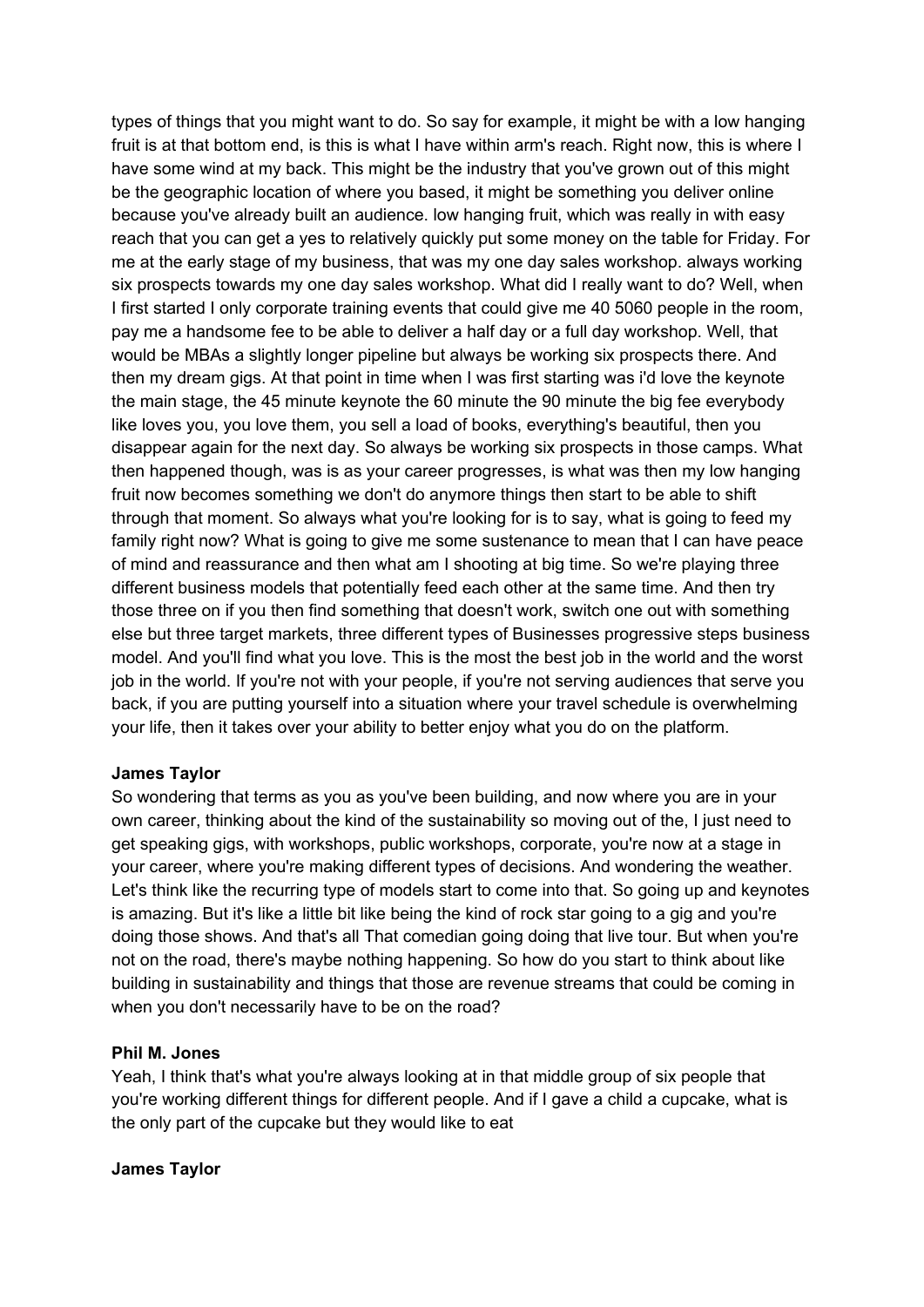that nice cherry sitting on the top now,

# **Phil M. Jones**

they want the cherry on the top of the frosting and sprinkles but they don't want the cake itself. They want all the stuff that's on top of the cake. Now most speakers are the same. What they want is they want the charity they want the frosting they want the sprinkles on all the good stuff. Trouble is you can't live on that sweet tooth piece alone, we needed some sustenance. So I encourage anybody looking to build a speaking business to go build the base of the cupcake first. The way I look to do that is firstly understand what your what your livelihood personal expenses are. Whether it's 3000 a month, 5000 a month 10,000 a month. 15,000 a month, whatever it might be, build a sustainable business model in that place that says, my bills are covered, I can live my life. from that position, you can have a down sell and upsell from that position. So for me right now, my author business just changed my life. I make enough recurring royalty based revenue from my books and the work that we've done to mean that I can pay for everything we have in our life. And it doesn't leave me a comfy comfy life, but I don't have to worry about paying a single bill based on the author business that we built.

# **Phil M. Jones**

Historically, that used to be a coaching business.

# **Phil M. Jones**

Historically, that used to be a retained number of training events like a 20 gig contract with one client that the paid me out. And it's also been recurring revenues of online coaching programs too. But I've always had something in that space that says I've got something working here that pays for everything, and I focused on that but it's not sexy.

# **Phil M. Jones**

What that means, though, is then when I get a hifi speaking gig, come in

# **Phil M. Jones**

It's, um,

# **Phil M. Jones**

feels like it should feel it feels like rock star money because it's on top of what I need. If I had to take that rock star money, and then use it to pay my bills this month, I don't feel like the rock star should feel like it feels a little incongruent with that rock star moment. So it's worth building the base. To give you the feeling of saying that the good stuff is the good stuff. Now the down sell there also could then be the good stuff. So then means you could start to look at it and say, Well, when I do these workshops or these training events, what can I do to get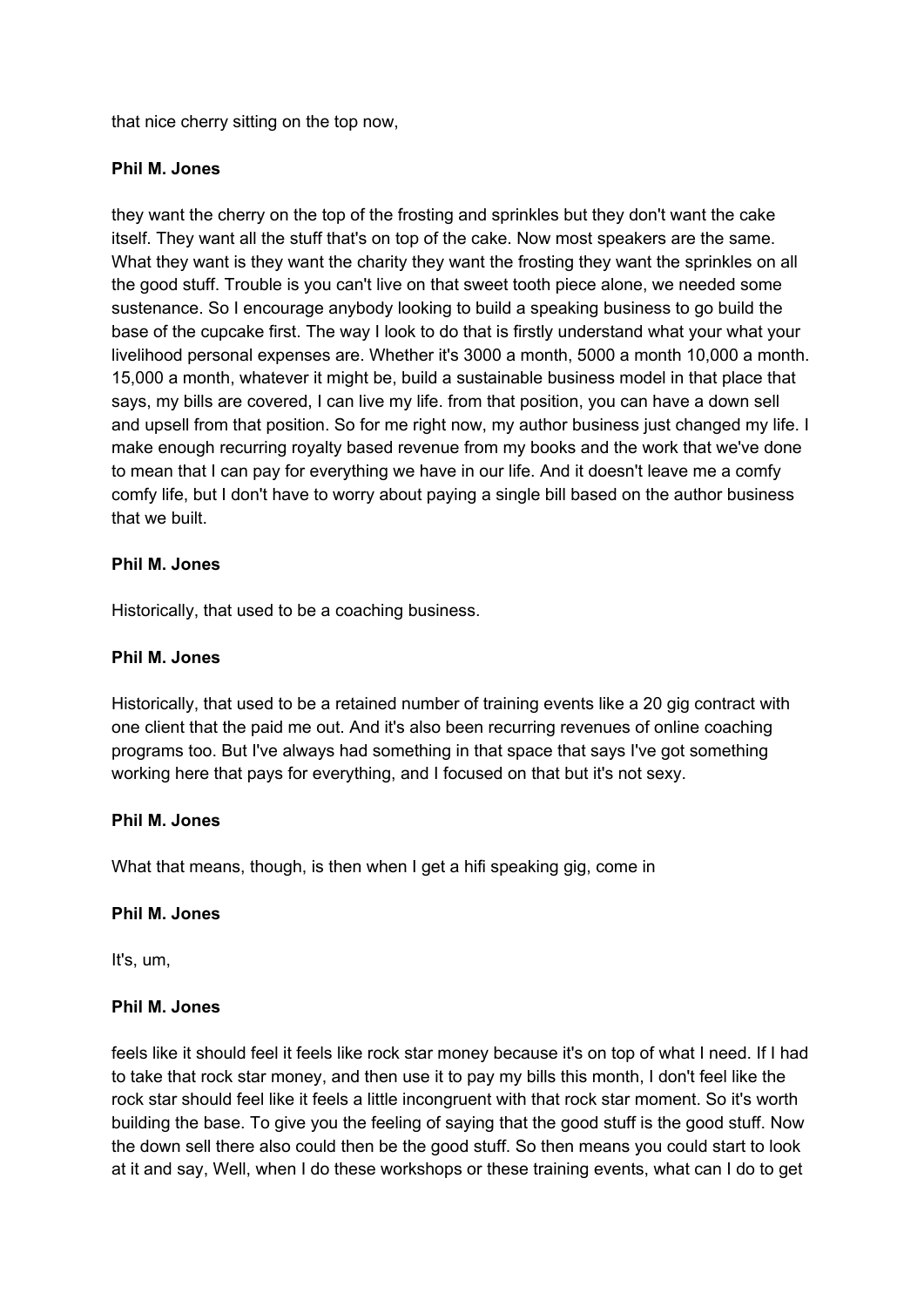extras? I was at an event yesterday in Rochester, New York, it was a small group full of people. It was like 35 people. My down sell for fun was that we did a book for everybody in the room, like 35 \$15. Now I don't care in the fact that I get big six figure fees and things on occasions for contracts. I still love walking out with 500 bucks extra on the back of an event. I still love it. It's like a buzz. But we can then look at say how do we commercial be commercial As we build a business, but getting your speaking business right means that you should try on different models, but always be working three, always work the base of the cupcake, then you enjoy the sprinkles love that

# **James Taylor**

love that analogy. And what's your cause your background, you have such a strong background in the sales piece. I want to know what advice you would give to the speakers out there when it comes to I mean, actually, I say sales. But one of the things I've noticed about you is actually how brilliant your branding is. And so that's kind of kind of going but i don't know, i class can like marketing moving into sales in this kind of place in between. But I can look at your book, I can look at your website from standing at a distance. And I know it's you. Right, and because there's a look and feel it, people some people may not appeal to others, but I'm guessing for your target audiences. It's the thing that connects and it's very it's kind of a classy kind of thing. Does it have a black background with orange writing? It's kind of feels like New York Times there's a there's a story Feels like a substantive there. So I'm interested to know a little bit the branding piece of what you do, how much you kind of thinking about that for what you do. But also how the the any advice you would give to speakers in terms of the sales, especially as they starting to be speaking more, and they're getting more inbound coming in and how to do

# **Phil M. Jones**

those inquiries. Well, let's do the two things is to develop the piece of the brand. It takes forever of trial and error, like like you.

# **Phil M. Jones**

I mean, in this game 10 years right now we are on website iteration number 23. We, you know, I rewrite my copy. I have a recurring piece in my schedule every six weeks or a story look at things sees what needs to tweak what needs to change and if your career is doing this, your BIOS out a date every three months, right? So things need to continue to look to change. What you do want to look at though in terms of setting your stall out is the biggest thing that a potential buyer Thinking when they're looking towards booking somebody, it's not Will you be brilliant? It's Will you not suck?

Is risk risk mitigation?

Correct is is what they're looking at is to saying, you know, if I'm putting my reputation on the line, is my reputation potentially going to be tarnished by this not? Is my reputation going to be amplified by this. So what they want is anything that can give them some confidence that you've done this before, and people like them have had a pleasant experience in the past. This means getting real, authentic testimonials. This means getting great photography. One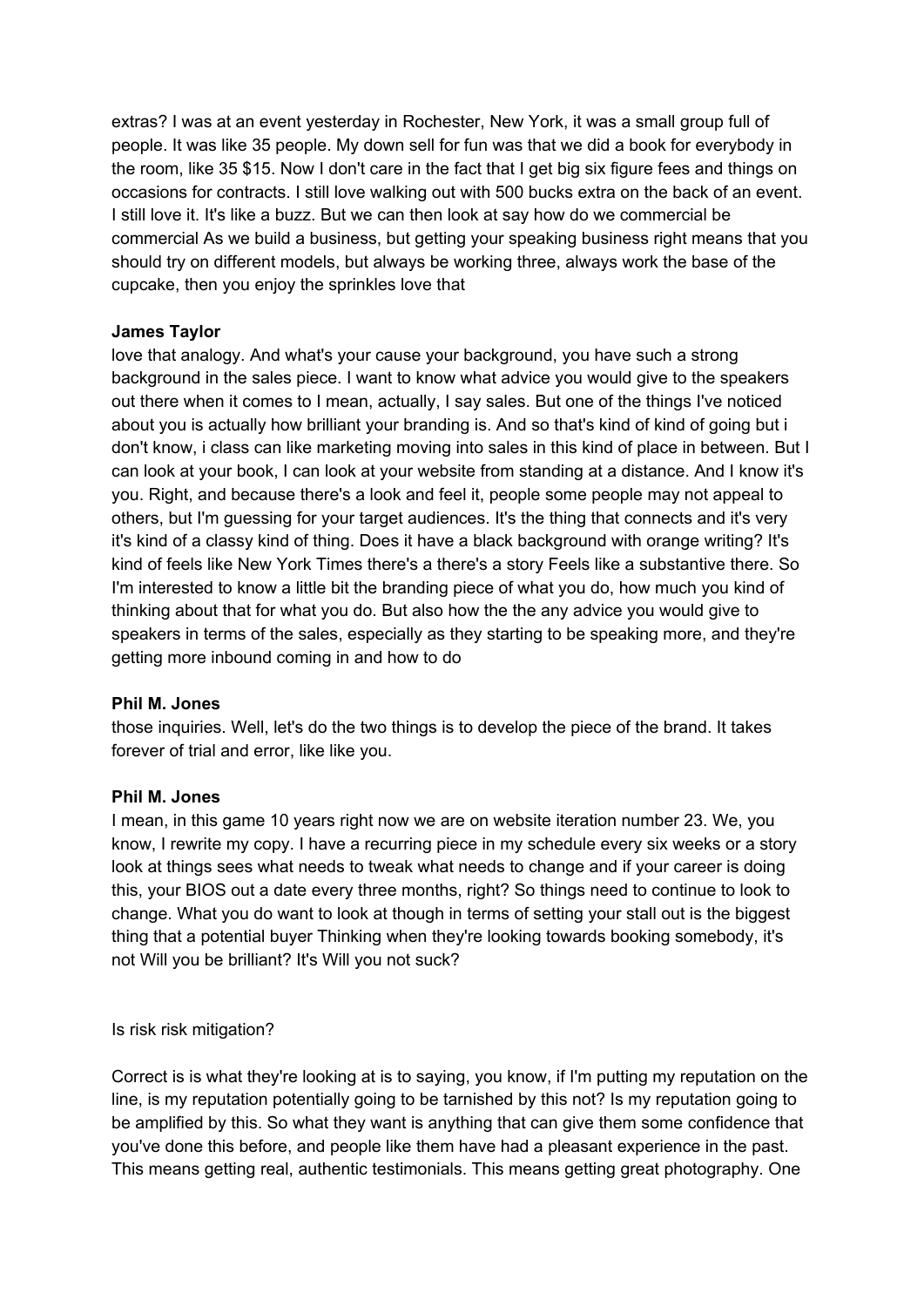of the reasons that my branding materials look so good, is that we've been photographing and recording every event since I first started. And I've been putting my own people in to be able to do that most of the time. video content is key. So don't think you have to have all of these things in the first instance. But no, it's your quest to get them and continually be on the quest of being able to make it better. And model of somebody you need to write is find somebody that you call I like this stuff and and you draw influence from it and say how do I make my stuff look the same but the brand is key and build it out on everything you know business card email signature, your thank you cards that then follow up towards other people. If you're running your own events with your banners look like in the room What are the pens look like that your your delegates are using? What are the paths look like that they're working on and we see we control that entire process and I have done since my very first workshop to create an experience that says this guy looks like he's done this 100 times before even my first workshop we look like a giant organization. But what did I spend I spent a few hundred pounds on making you look like we've done that before that that's the goal of most of your branding.

# **James Taylor**

And when it goes like when I think about something like Debenhams, for example, they've always been very good at that the aim of a certain type of customer My wife is probably like their type type of customer and and everything you go in it has a certain kind of feel as a certain quote, you know a certain kind of quality. You can see it transcend it has obviously changed over the years. You can see being replicated in their print their TV as the online, you can stand a distance you can go into the store, there's all those little triggers that you get to see that it relates to that brand. Now when

# **Phil M. Jones**

it comes to the sales piece, there's two things that I want everybody to think about is. First things first, there are two questions that you need to know the answers to before you start entering into this world of professional speaking. And I think many people forget this because what they want to do is want to be a speaker, they can speak on anything to anybody about like almost any subject. That's where they think often two questions that people should know the answers to ahead of time is number one, who are the people that they serve. And the narrower that position is, the easier is to start going out hunting and looking for opportunities. And the second lowest questions is which problems do you solve for them? I'll share this super quick with an analogy is if you are looking to open a tin of beans, what would you be looking for to better help you on that quest? You know, not a Swiss Army knife. Yeah.

# **James Taylor**

Oh, am I right? If you're in a pretty desperate

# **Phil M. Jones**

state, you take a Swiss Army knife. Yeah, but first thought is I want to open a tin of beans. I need a tin opener on open a can of beans I want to count out, right? That's what you're looking for. And the same thing is true when it comes to people looking for speaker. So if you're a leadership speaker, well, there's 1000 leadership speakers in the world. If you're a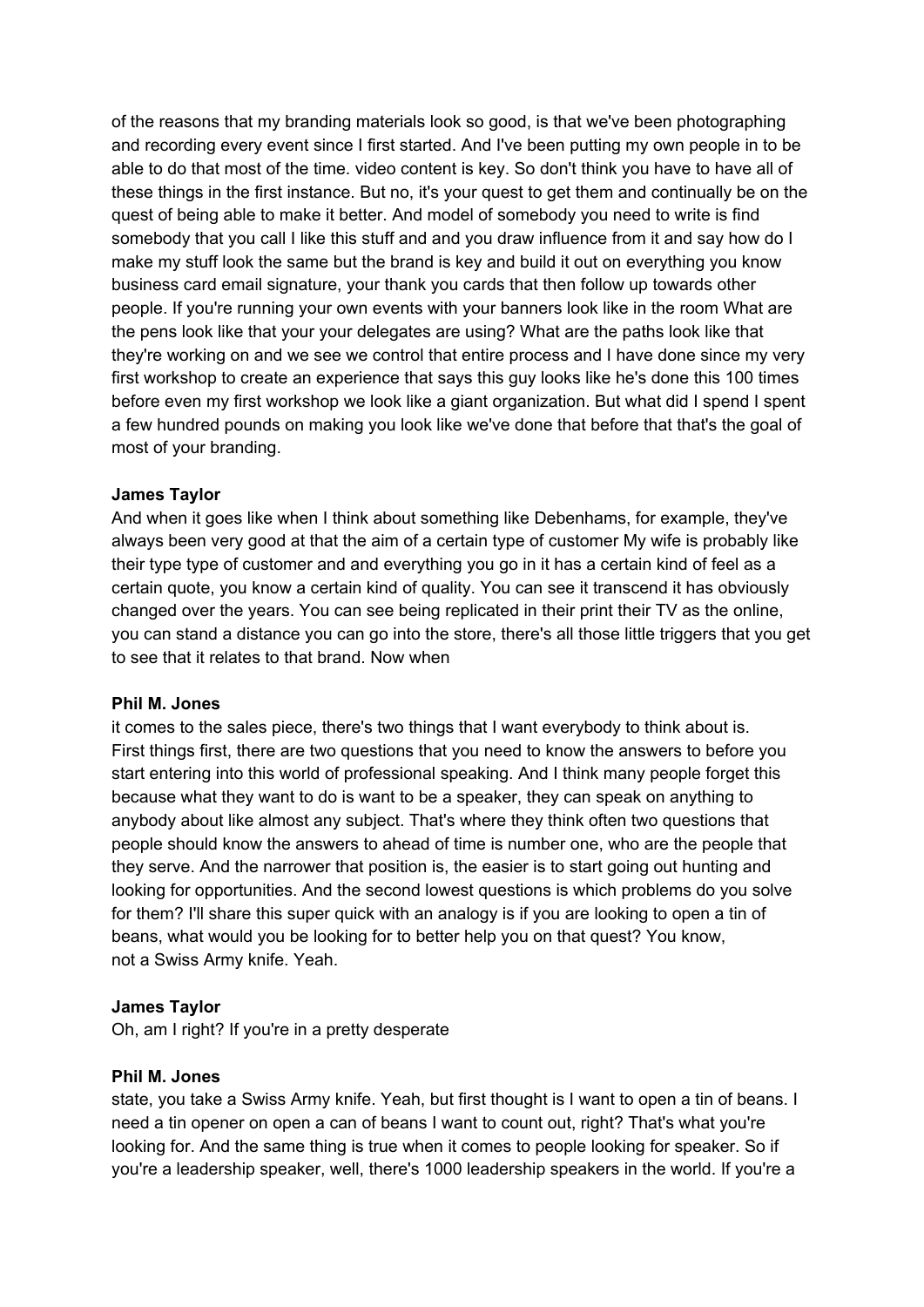leadership speaker that helps independent retailers and you're an independent retailer, it now becomes easier for me to pick you if you are a you know, an innovation speaker but you're an innovation speaker for the accountancy profession they can't see profession could look in and say you get me what an audience is looking for to get the show me that you know me type vibe. So the more that you can hate say these are my people, the easier it becomes to find business. And I know that's kind of counterintuitive, but when you're aiming everybody, you're not the right fit for them and they're not the right fit for you. When you say I'm aiming here, we can find a perfect match a little bit easier.

# **James Taylor**

Can you mentioned those two Six, six and six years. So can would you advise someone who's maybe just getting started to putting aside people that are already up and running with the speaking of those those those three buckets? would you advise that maybe it's the same same kind of problem that they're solving, but maybe do choose different audiences? Or should we call it that that's maybe the way to the different audience? Yeah,

#### **Phil M. Jones**

yeah, the problem that you solve is is, is really kind of straightforward. And the problem is, for example, the problem that I solve for my audiences, and I help them make more of their conversations count, but that's what I do for people. And I help them understand how the importance of the right words at the right time can drive the right kind of actions. Now, as my reputation is growing, that means that the breadth of audience can start to get wider because I get bookings, because I'm Phil Jones, not because of the problem that I solved, but it's taken 10 years to get to that point in time. I started saying I help small, independent business owners that didn't understand the sales process to understand how they could sell more effectively to try to have a recession. So that was the problem that I helped solve. That was the People, small independent business owners that are looking to trade our recession. Well, I'm a small independent business owner, I'm looking to trade our recession, this guy could probably help, but positioned myself as a sales trainer that think they didn't need it. sales training was what I delivered. But the people I helped in the program myself are two completely different things and see I changed the conversation.

### **James Taylor**

Yeah. As my friend said, recently, you had something you have to hide the broccoli in the cake. So, so that I'm interested as you were kind of going your own journey, because I think this is one that maybe maybe platform speakers can struggle with when they can start to move it into the corporate world. So you were even that small business owner? It's It feels like more of a b2c type of relationship because they don't have the credit card. their money. Yeah. How do you when you started moving, so you develop that market? And as you started moving into the more the corporate world, which is more of a b2b relationship, so it's in on invoice, let's say and yeah, how did you did you What did you have to change to make that make that move?

#### **Phil M. Jones**

The biggest cost commonality is more apparent than the differences. The commonality is, is you're in the people business. What starts to happen though, is that Firstly, you realize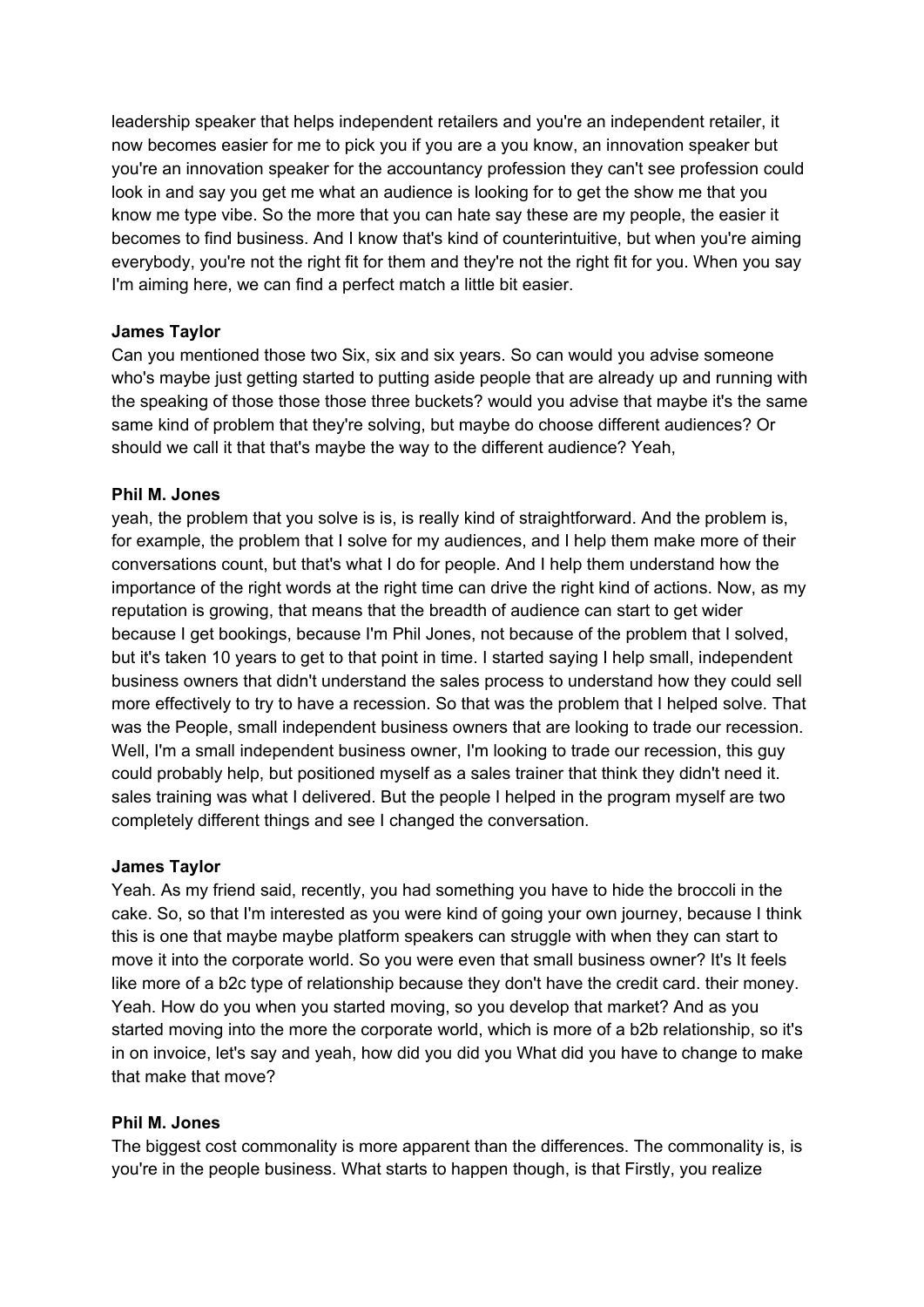you're spending other people's money. So instead of them investing money with you to mean that they might be able to send the kids on vacation this year. You're they're spending money with you to help them get that promotion. So so what happens is the motivation in the individual that's responsible for making the purchase changes, that's the only thing that changes, you're still helping people. The other difference is, you've got to be aware that the procurement process is sometimes different that you're going to wait 90 days on invoice or that you have to then have more rigid procedures in your place when it comes to having things like your insurances, your contracts, your just your procedures in place to say that I'm going to play your game when it comes to getting paid. In terms of doing the work what doesn't change that much. Just pay to pay gets dangerous.

# **James Taylor**

So you talking about this Moving into the sales piece as those speakers once they can identify, you know, who do they serve? What problems they're solving for people as well? Where does it need to? Where does it need to go next on that

# **Phil M. Jones**

we're going to find yourself in conversations with people. And what we must firstly understand is what selling really isn't selling is earning the right to make a recommendation. What selling isn't is is isn't embellishing a product or service with features or benefits hoping something's going to stick. And the mistake here is what people do is that they were looking for is we're looking to get validation that the problem that we believe that they have is a problem that is true to them, and then fine credibility towards the fact that we might be the people to fix it. Take for example, a typical inbound inquiry for speaker typically inbound inquiry for speaker isn't the phone ringing. It's a web contact form or an email coming in. And that email typically asked the same two questions. Number one is are you available number two is what's your fee.

# **Phil M. Jones**

That's the typical kind of decision I was flat without. That's the typical inquiry that comes in. We're going to know the answers to those questions.

And Firstly, we don't actually know the need to know the answers those questions. Because who's the person who's in control of every conversation?

# **James Taylor**

It should be you as the as the because you don't have an almost you have enough information at that point?

# **Phil M. Jones**

# Yeah, the person

who's in control of every conversation is the person who's asking the questions. So what happens is when you get questions asked of you, if you want to gain control of that conversation, it isn't an answer that you need. What it is that you need is a question. Yeah. So the answer to the question isn't an answer at all is the question to the question. That's what we should be looking together. Think about. Okay. So inquiry comes in and says, Are you available? What's your fee? What the typical response is, is yes, hell yes. I'm definitely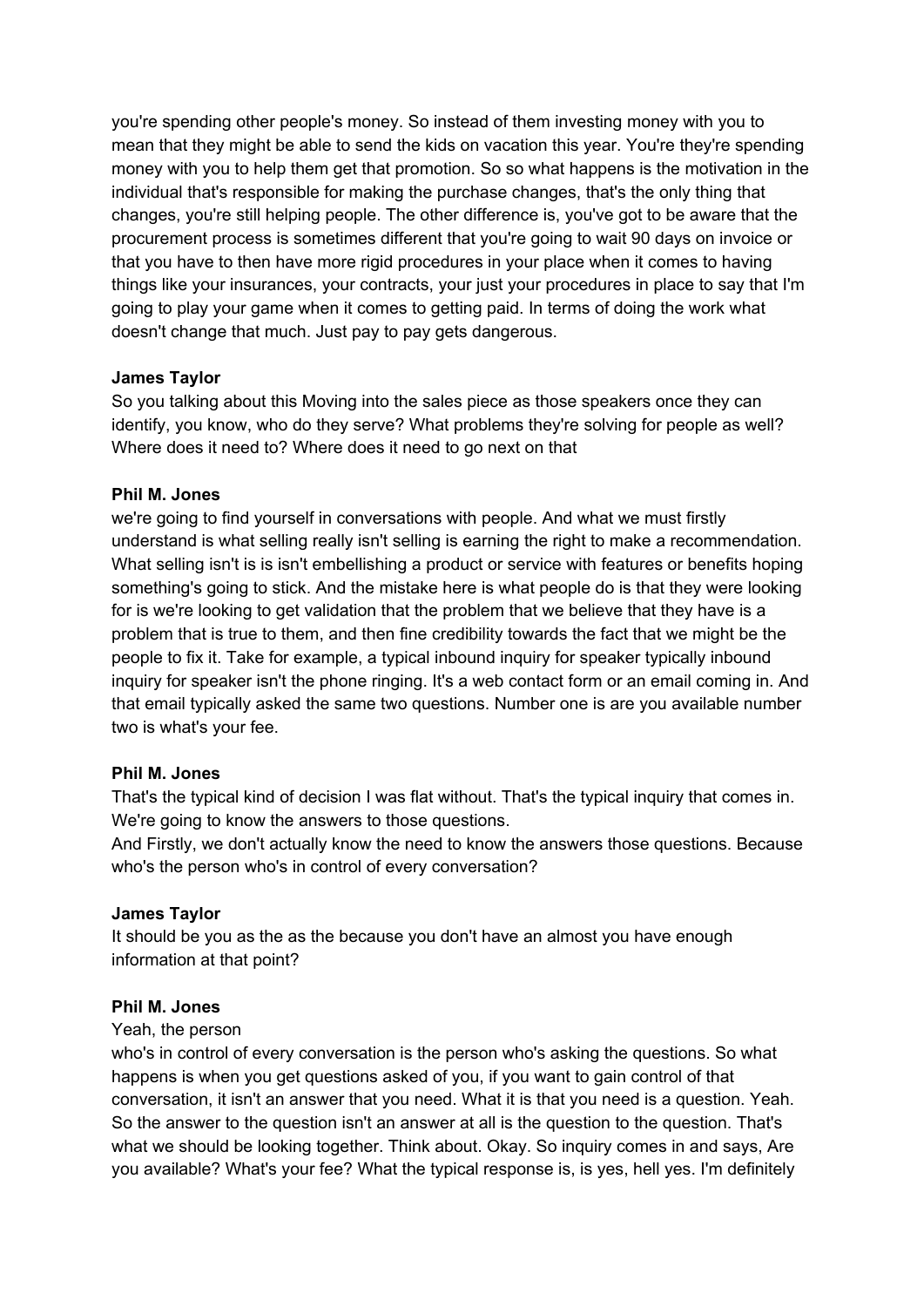available and what's your budget? That's what many people come back with, which is the worst thing we could do. Something every speaker needs to know for certain is their fee. What is your fee Now I don't care what that number is. But you need to know that you have a thing or not, you're prepared to accept whenever you can get, what is it, you place a value of your time in now, you might get paid different numbers to that fee. But you've got to know at every given period of time, what your fears, I also don't want you necessarily to disclose this at this point in time inquiry comes in, what I would like to do is to respond to that inquiry using a different means of communication to the one in which the inquiry came in. So if the inquiry comes in via an email, my first response would be via telephone, I'd be calling them myself, because I want to be seen as demonstrably different to every other person that they have put a an application out towards. So I would respond, my words would be something along the lines of it's just a quick call. Why would I say it's just a quick call because I don't want to get into the meat of the discussion right now. Thank you so much for your inquiry coming in. I've checked my schedule and as I can see right now, I do have some availability on that date. I'm happy to be able to place it on hold for you. But answer me this Just tell me what is it about me in my work that makes you think that I might be the right fit for this kind of event?

So I responded with a question, what do they now do that providing more information to you as well, and you're getting more nuance? Yeah. And I'm getting the whole backstory more often than not, they do my job for me.

# **James Taylor**

So they start to almost tell you the things and you're sitting there able to able to feed that. But actually, truth be told, this is what any good salesperson is doing. It kind of goes back to Dale Carnegie, seek first to understand then be understood,

#### **Phil M. Jones**

same difference. And what we're doing is we're getting we're getting some backstory on it. So I think it's remarkably important that we ask those kind of questions of people. We can then go on to ask kind of ongoing questions. We can ask things like so what's your experience of working with a paid professional speaker?

#### **James Taylor**

That's an interesting one, because that's that's and that's a very interesting one, because you're basically pulling it you mentioned earlier, they're just speaker's negative role models as well. So you're in their head. You're getting all the things that they really really dislike about working with speakers.

#### **Phil M. Jones**

I'm getting the whole thing but So just note the new ones. And I'm one of the world's leading experts when it comes to writing intelligent questions to avoid objections. It's like the thing that i doing any of my consulting work and I love it for fun. But that question there is what's your experience of working with pay professional speakers? There's a few things. Number one, it positions you as a paid professional speaker. Yeah. The other thing is, is you find out where you've been out with things in the past. So they say things like, Well, last year, we booked so and so and we've had this person in the past, etc, etc, etc. They want to have a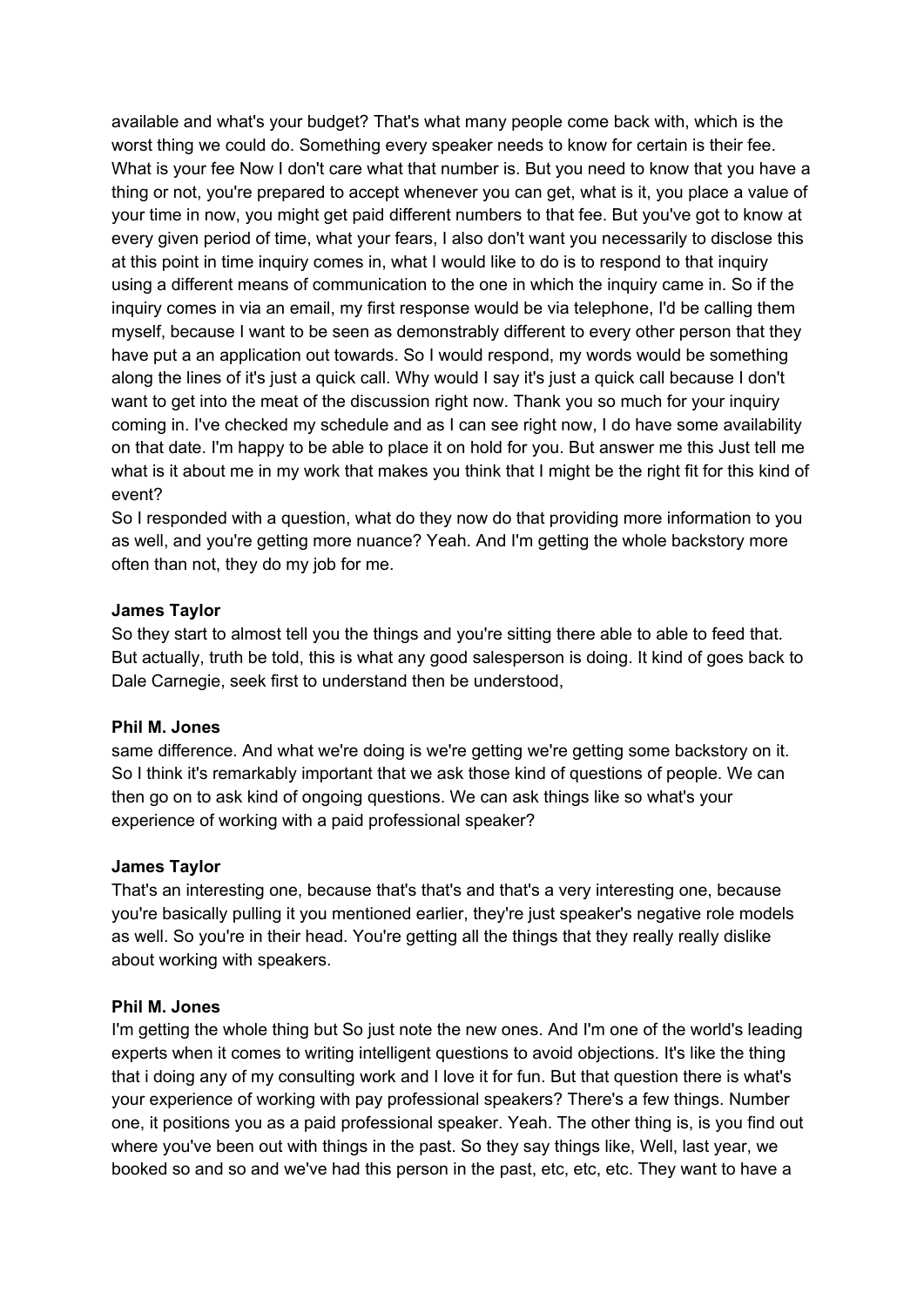conversation with you about money. So you say well, what have you paid your previous speakers? Now I get some form of benchmark if they choose to be able to tell me I haven't said what's your budget? I've said What did you pay your previous speakers? What I can now say is I can say things while you're looking for this your speaker to be better or worse.

# **Phil M. Jones**

They can say things well, hopefully better you could say well, would it be fair to say that you want it better than you've had before that it would make sense that you might need to pay a little more,

# **James Taylor**

you having a very, very different conversation there. And, and, and, obviously it was bit importantly that you switched modalities got it switched mediums in terms of going from someone on email to going on the phone. I wonder about that question or that part there? where, you know, we hear more and more, maybe less on the CEOs, but maybe on the on the event planners, maybe younger, they might, you know, phone is not such a big thing. So how do they feel when they get that call from you?

# **Phil M. Jones**

More often than not, they feel great. I mean, I had one yesterday, right. So yesterday inquiry comes in via referral for a multi gig event across the US. Join email goes in somebody might want to consider for the event is Phil Jones, response comes back. Thank you for the introduction. Phil, can you let us know some times that we might have to get together to have a conversation?

What do I do? I pick up the phone.

So I don't respond saying

I'm here sometimes meet my meet my assistant Bonnie. I'll get something set up for you, etc. I respond with a phone call. Hey Leah. It's filled In over an email dialogue right now, I got 45 minutes before I go on stage in a second. And I thought I'd try and catch you right now without clogging up some future time. She says,

Well, that's great.

Thanks for jumping on this, I wish more speakers would do this. Where am I in this negotiation, now,

# **James Taylor**

you're in a very strong position, because you're setting yourself apart once again, from all the other speakers that probably would just done an email response, or unfortunately, we hear a lot of speakers that don't even respond as well. So you're, you're instantly at that top of that, that that line now

# **Phil M. Jones**

and I want the listeners in to understand something really important right now is there's nothing that I'm sharing today that will work with all of the people all the time. So it's not like oh, feel secure, and I try to call them and they didn't pick up or they didn't like it, that's a load of rubbish. It's this is stuff that works with more of the people more of the time it should you choose to apply it, so it's not for everybody. But what would happen if I didn't get to connect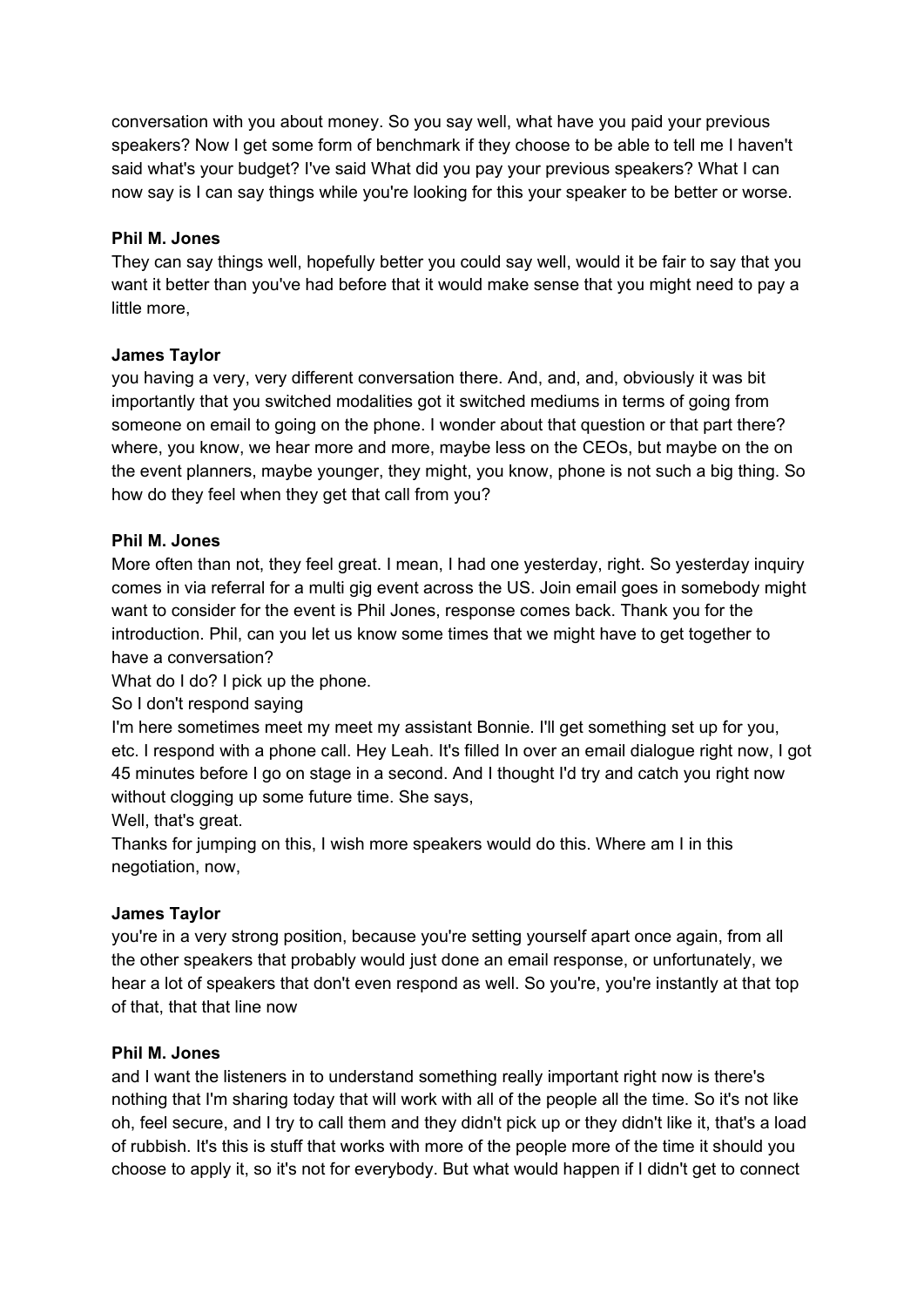on that phone call? Well, I might shoot a quick email. I might do it deliberately from my phone. So it says sent from my iPhone on the bottom as opposed to With my six email signature, my response might be, hey, received your inquiry, just try to reach on the phone. Just so you know, I'm free between four and six this evening, and I'm going to be traveling to the airport on my way back from a gig, it might be a great time for us to be able to connect, shoot me know if we can make that time work. So I'm moving out of that corporate piece. And out of that scheduled formality rigidness and moving it towards a more friendly conversation and showing that I'm in on this too. And that they're going to have a conversation with the person as opposed to be pushed through the process.

# **James Taylor**

And on on that call. Sometimes, if that email has come initially from let's say, not the final decision maker, let's say it's come from the persons organizing the conference. So you're calling back the person that has organized the conference, not let's say the decision maker, how are you? Are you are you trying to get onto that, get that decision maker then on the call after that, so that you can do that or you just happy to go with just the the person who is contacting you initially?

# **Phil M. Jones**

Well, what you generally find in the speaking world is the decision maker is the person who's going to sign off on it, but that decision maker takes 95% of the influence over that decision from the person that you're speaking to. Okay, so, you know, they might not be signing off the purchase order or the check, etc. The the event planner, or the initial inquiry person is somebody who actually carries a huge amount of influence in that. The minute I try to disregard the level of influence of that first person has and go over their head, I actually lose their support. So what I want to do is I want to train this person to have an effective conversation internally to mean that I'm the only choice.

# **James Taylor**

So how do you do that and when you're having one of the things that you want to ensure this person understands in order that they're going to when they have that conversation with with their boss, then they can ensure that they're helping you and doing your job?

# **Phil M. Jones**

Well, the things that I want to understand from them is not what they need to understand about me is I want the to get them to have the confidence that I understand what they need. So what I'm looking at is Those series of questions again is tell me what's your experience of working with a paid professional speaker in the past? So how many people you've got coming to the event? Is this the first time that you've done an event of this nature? What is the theme? Or the outcome that you're looking for? Tell me if somebody was awesome. What could they deliver in this session for you right now that would mean that you would go away feeling immensely proud of you, Joyce. I'm asking series of questions that they get this other person to say I understand your problem as well, if not better than you do. So there's no Let me tell you how freakin awesome I am. What there is, is let me discover and understand what it is you're looking for and see if that see if this fit is right. Now sometimes I go through this round of discovery with a client and I'm like, I don't think I'm the right guy.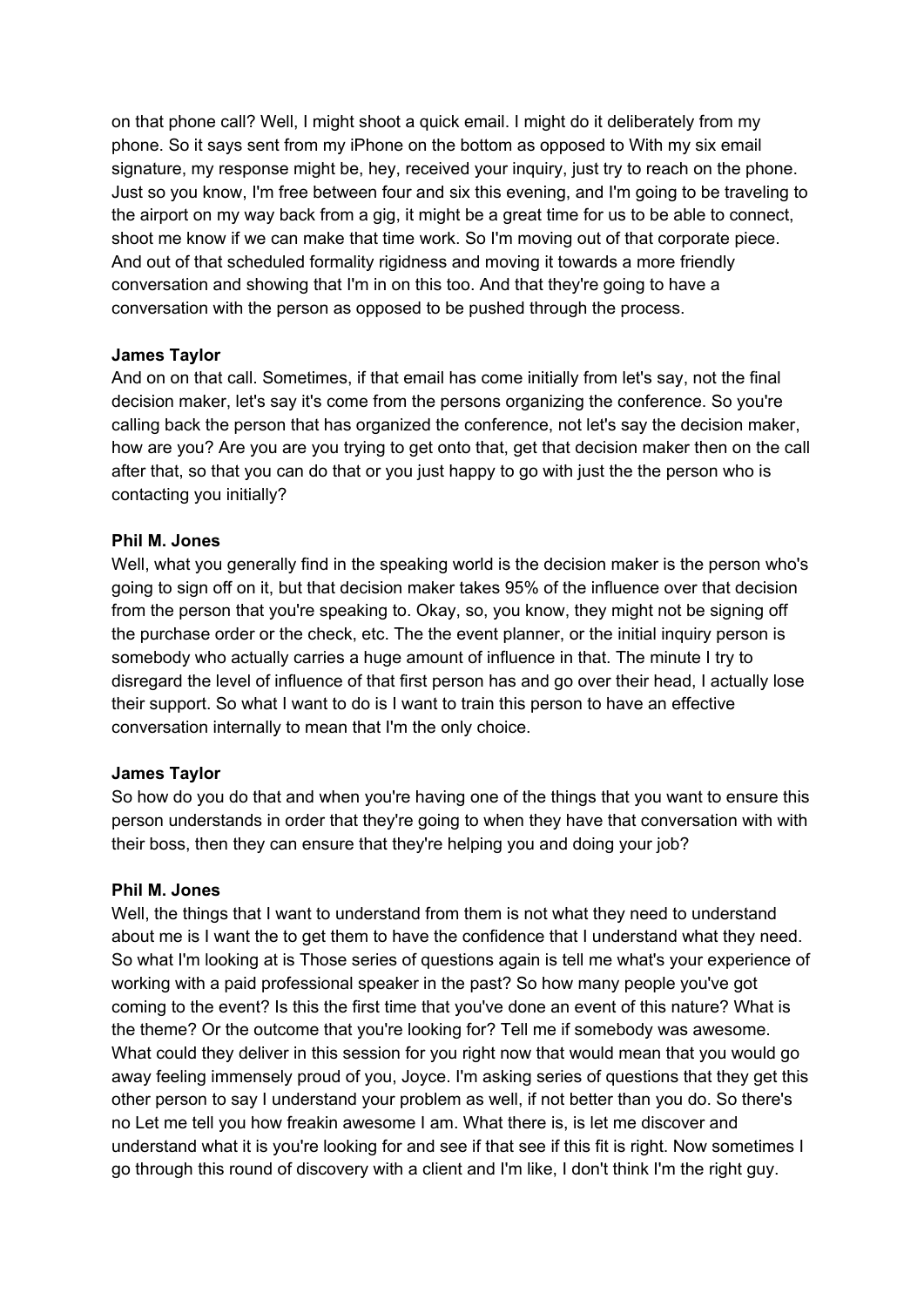Sounds to me what you're looking for is somebody that's more like this. Would this be fair? Well, yeah, that's kind of what I'm looking for. Right? Somebody you need to speak to is, you know, would you welcome an introduction to somebody like that because I think they might be able to deliver your brief, slightly better. Annika

# **James Taylor**

so almost like what you're doing there is, instead of going, this is me, I'm brilliant. Here's the problem. here's, here's, here's how I solve your problem. Here's how I deliver the solution. And then finally, you this your problem, you have basically flipped around the other side, you're focusing on, what are your challenges? What's your problem? Finding out from then? Like, how has the waste of solute, solve that problem? Maybe not just the keynote, maybe there's other things that you can also be doing in terms of training and other stuff. And then finally, you're coming to yourself,

# **Phil M. Jones**

it's got it's kind of flipped it and very rarely do I need to tell somebody about my ability to be able to train and deliver from the stage because they already knew that that's why they reached out to me in the first place. Yeah, that's we think about the way the world is right now. It's rare that somebody jumps into a conversation or reaches out to somebody or finds themselves considering a conversation with you without them. Having a look across your website, checking out your LinkedIn profile watching a video or two They understand that you've got something about you, what they're looking for is is Do you understand the problem that we have? And do you feel that you've got the ability within your toolkit to go out and be able to do over deliver in this environment? Is that something you feel confident about? And I've learned to walk away from more opportunities recently, then then try and force myself into something that isn't right. And the busier you get, you start to learn. So I probably have room in my schedule for around 50 keynotes a year. And that limitation is fun. Hmm. Because it means that I could be I could be on stage in the wrong gig, delivering the wrong message to the wrong audience. And Okay, um, I got paid and it might have been like a solid performance, or I could have took that same day, that same moment and made a real difference with people that really have a need and a requirement for the problem I solve and I could have had a blast, the day would have passed regardless. So

# **James Taylor**

one of the things that helps you do that is kind of going back to what we spoke at right at the start is you built that base, so that we You can you're having those conversations from a position of, of confidence of strength and feeling you can you can walk away You don't have to be taking this if you're not the race speaker, they don't say I'm not ready speaking you may suggest someone else for example, but you're, if you didn't have that base, it might feel you might feel okay, actually, you have to escape

# **Phil M. Jones**

you have to Yeah, and I've been there too in the past. And that's what taught me the importance of the base. So I you know, every year I want to start every year saying my bills are covered. And and, you know, I do 20 gigs a year with the same client year in year out that isn't my dream work. It isn't like me doing the thing that I love. I just quite like it. Like I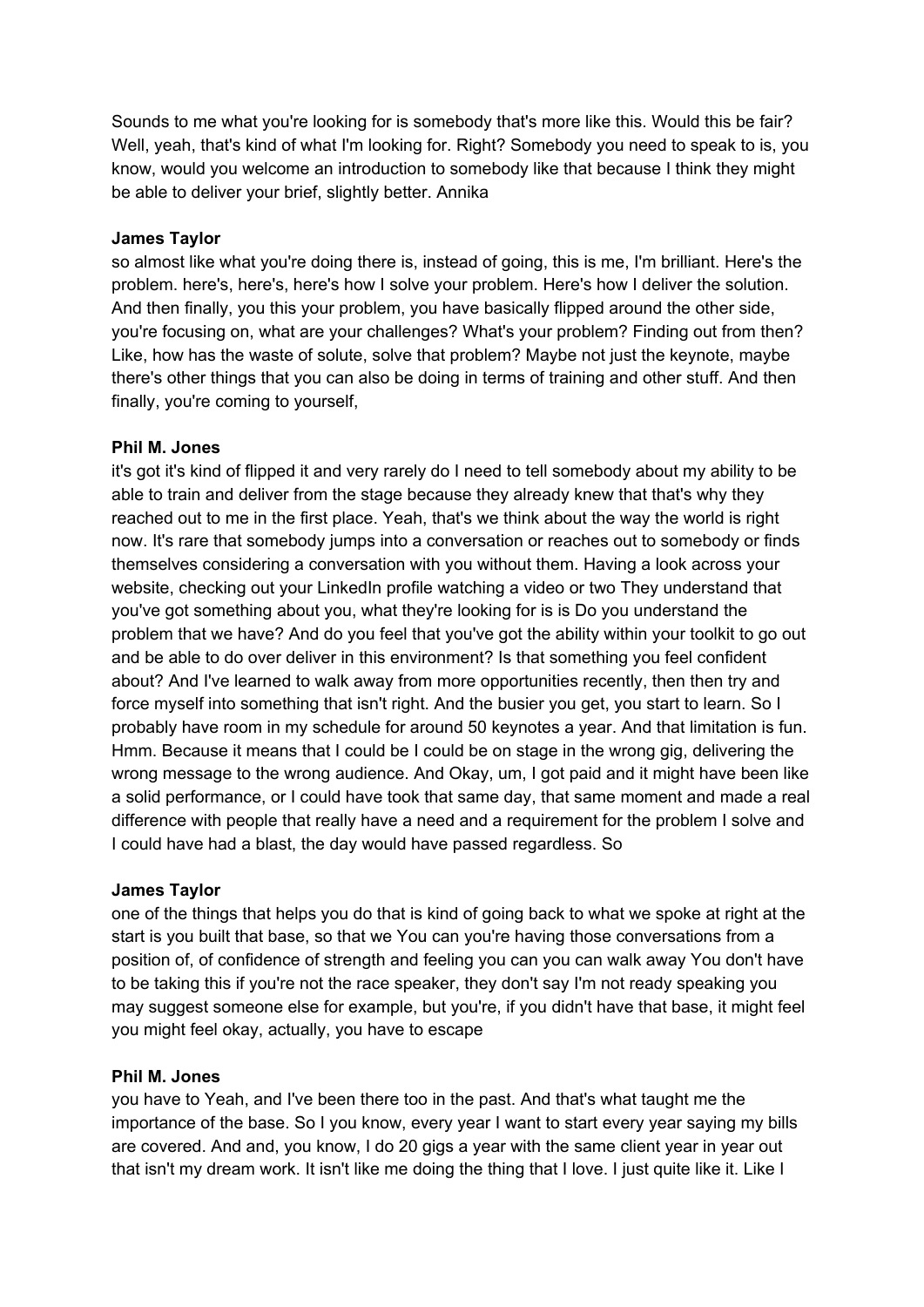quite like it. I'm really good at it and it delivers a result. It isn't me living my dream. But it is me getting a regular recurring revenue coming in every month teaching, teaching, teaching teaching, which allows me the freedom to go find the things that make my heart sing

# **James Taylor**

to make those decisions. So So when you and we don't have too much time this because I'm conscious of your time just now as well. And when we start to you get on the gig itself and you get there to the, to the place, are there other things that you're looking to do, when you're actually there to ensure that you really over deliver on outside of just that the keynote, there are other things that you're ensuring that you want to try and do there,

# **Phil M. Jones**

there's a few things that I do is number one is I always like to get to my venue the day before the event. Like it's not always possible, and I want to see the room before I close my eyes. sounds stupid. But if I've seen the space that I'm going to work in, then what I've got is I've got some familiarity to how I'm going to use that room, how I'm going to work that room, what potential constraints could exist to me. I want to get there early. I want to shake the hands of the AV crew. I also do something that almost no speakers do. But I think for me is absolutely essential. And every time I do it, I get further positive reinforcement. That's the right thing to do. Is it doesn't matter what time I'm speaking whatever that audience have heard. That day ahead of my speech is imperative to me. So if I'm on at 4pm, I'm in that room from 9am fly on the wall at the back listening to everything was delivered before me. Because my job is to serve that audience not to deliver my speech. The mistake could happen is that if I deliver something out of context, but don't tie it back to something that was said by somebody else earlier, don't link those examples. I could be in conflict when in fact, so I'm actually saying the same thing from a slightly different angle. Yeah. And that is disservice to my audience. So I do that without fail ahead of time. I also plan how I'm gonna utilize the stage, what I might do in terms of props, I come on and off the stage, you know that I kind of actively work an audience. That

# **James Taylor**

was one of the things I really enjoyed about your I mean, there's last thing I enjoyed about hearing you and seeing you speak before but one of the things that I thought made a really big impact in the room was that you were moving around. You were having that and it feel much more interactive. You You're going and spending time with an individual person in the room having that conversation. The whole room is then transfixed on you having that that conversation with that person.

# **Phil M. Jones**

Yeah, so that requires prep too. So what I might need to do is I might need to find the types of personalities in that room that if I'm going to pick on somebody individually, how do I get the right feel of energy or vibe? Or do I see somebody as a, as a strong influencer, particularly in a smaller room that I think will if I can sway that person and get engagement from them, then I'll change the energy in the whole room? How am I going to map if I'm going to work through a set of tables or down some roads and alleys etc? Where is my safe places to walk? Have I tested the microphone towards any potential feedback spots with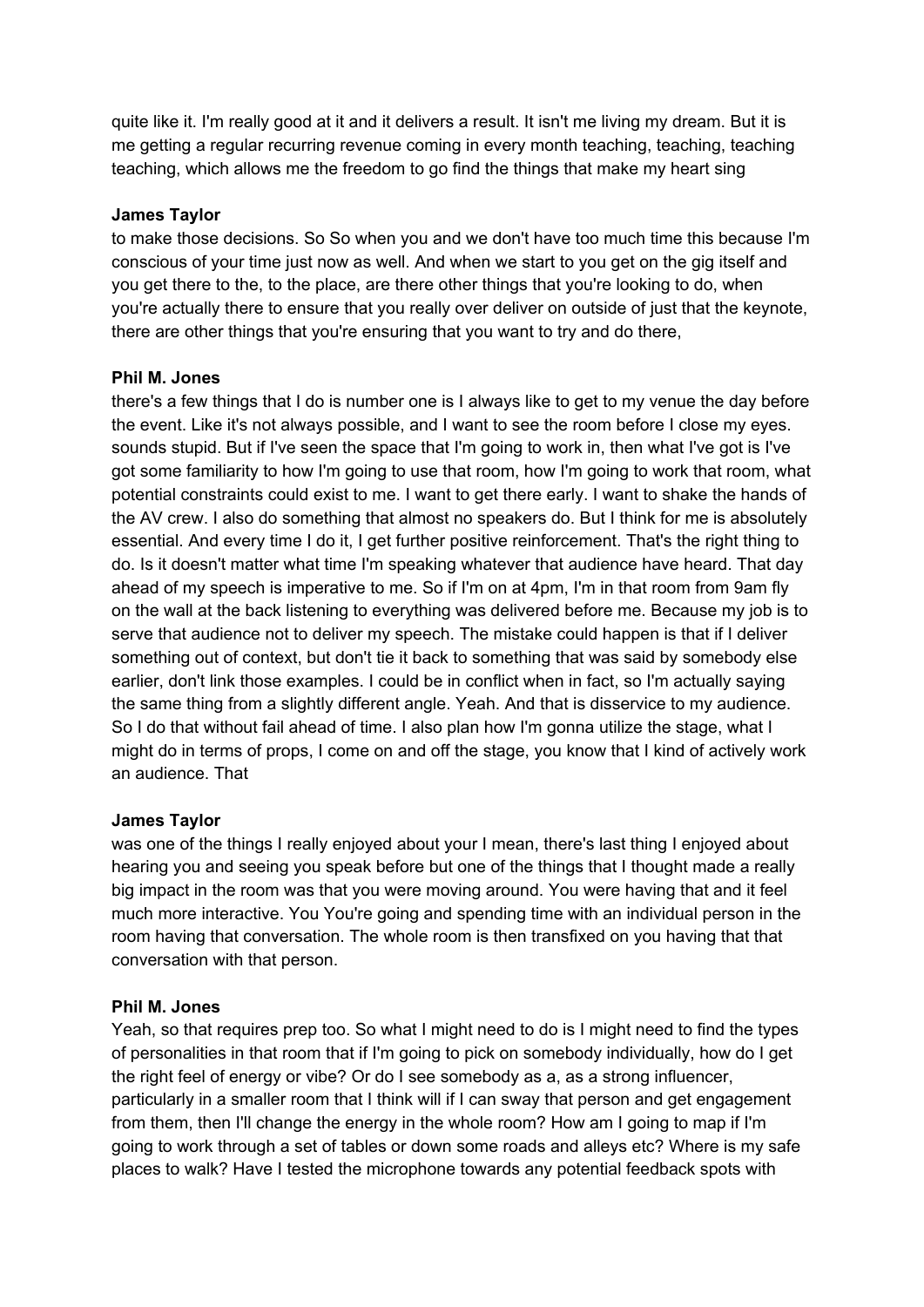speaker systems etc? What am I doing to be able to then get back onto the stage because that could be Crikey embarrassing, like I jump off the stage, realize there's no steps and I've got to get back on elegantly in some way. And I I live in This fear of rip in the back of my trousers or pants, and that being the thing that I get remembered for. So I, I try and mitigate any any kind of risks there. And what I'm looking at is a really simple principle is that I always want to control my controllables there's so much stuff that you're at sea with so much stuff that you rely on your experience, you rely on being able to be in the moment. And the more that you control your controllables in your performance, the more you can actually find freedom and enjoyment in the delivery of your performance because what you've done is you've anchored down everything you possibly could do to allow you to be able to bring your true brilliance in the moment.

# **James Taylor**

So on that control your controllables wasn't your speaker bag wasn't that bag that you carry with you to all of your speaking engagements that you'd never, never leave home without. I have

# **Phil M. Jones**

three slide clickers because I'm always fearful of one guy and wrong.

Replacement batteries. I have two versions of every adapter To that I could possibly ever need if I need my slides to go on. I have photographs of my passport in case I ever lose it. I have multiple thumb drives with presentation decks on them as well as the things that I've sent across. I carry throat coat tea, I carry entertain the secret to be able to lubricate my throat sometimes if I'm struggling a little bit on the road I carry airborne or Baraka, you know like the vitamin things in order to be able to take care of my health when I travel what else is in my bag and extra extra charges I got this great little charger In fact I was gonna show it to you where it's like a portable pack that has multiple USBs in it as well and replaces the need to be able to put an outlet in the wall. So anything I can that I'm kind of gadget like, like mad if it can save me save me time. In fact, I got this little thing as well. I bought the other day. This is kind of super cool. So this is like an outlet. And then it's multiple USBs. And things if I want to work on a plane, instead of having like something plugged in somewhere, I can plug this little thing in, that doesn't fall out, that then allows me to better plug multiple things in on my desk when I'm traveling, and compression socks to make sure that I don't like lots of stuff to be able to make sure I'm still healthy on the road. Yeah, more so than delivering the performance. And thank you cards. And then I have a bag full of thank you cards, because there's always people I meet on the road. And I want to say thank you to. And

I carry stamps for both of us in the UK with me at all given times to if I want to mail something to somebody.

# **James Taylor**

Um, what about apps? Is there any particular apps online tools, online resources you find really useful for yourself as a speaker, I guess

Unknown Speaker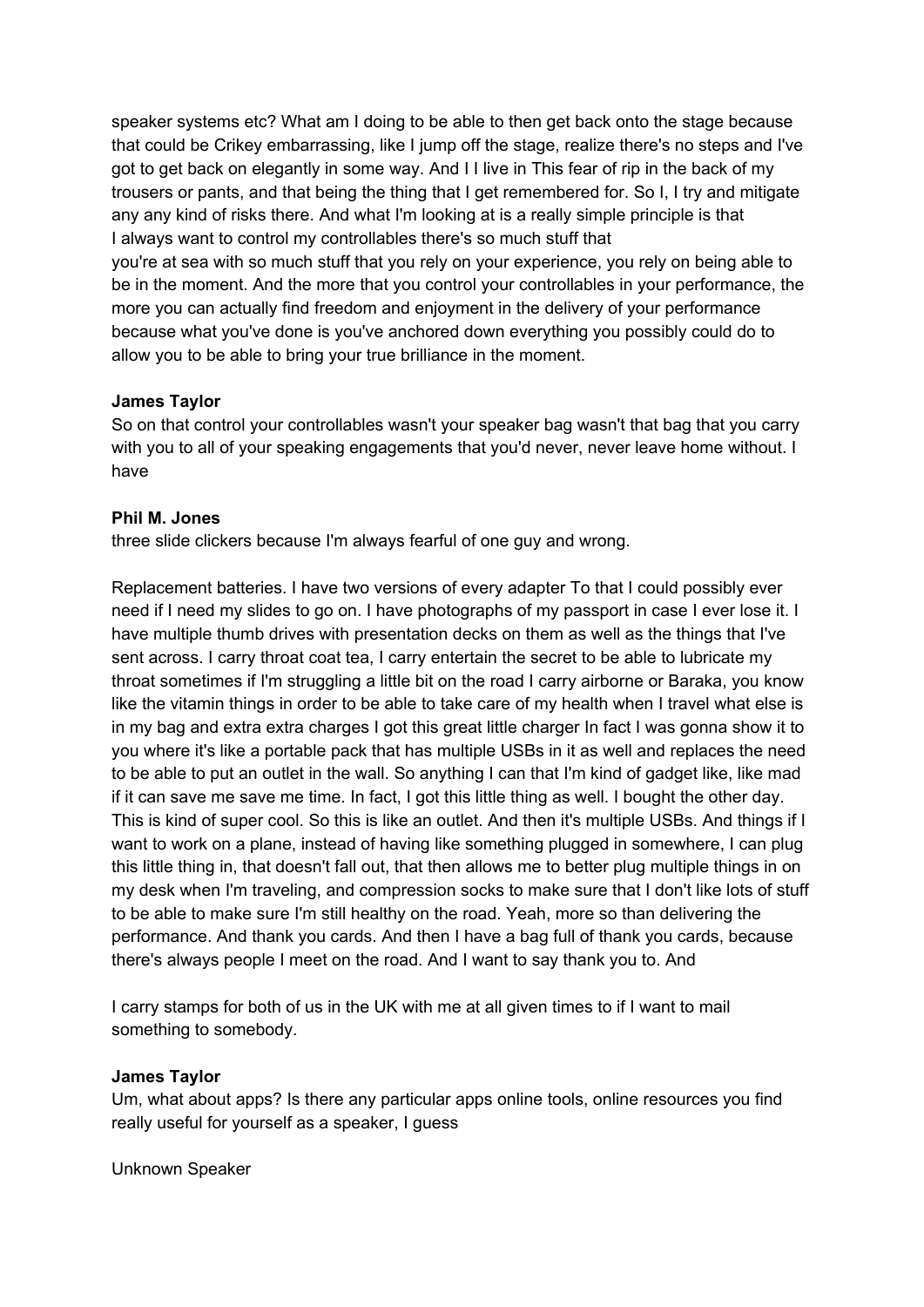probably the biggest resource for me as a speaker outside of all the ones that you're going to hear from everybody else is I use an app called I talk. And I talk is a voice recording app that directly syncs up with Dropbox and sometimes if I'm working on a new bit, or I'm playing with the idea of a new opening or bad See, even though I want to take a recording of my own speech, then sometimes what I do is I run I talk recording in my in my pocket, okay? Or I talk into ahead of time. And then what I've got is an audio file of my speech. Some other things I can then do with that is if I deliver something that I really liked, but I didn't know what it was, I've got the audio track to better go back to I'll then push that through rev.com. Yeah. And rev.com is a transcription service. There's lots of others out there. And I'll rip out the the transcription word dot play with that, dial it up. Now, sometimes I'll get blog articles from that. Sometimes it's just for my own reference. And you'll know what it's like as a speaker. Sometimes you do something in the moment, and it's brilliant. But you can't remember what you did.

# **James Taylor**

Yeah, yeah. Or there may be as a camera sitting up up there, fixed up at the back of the room. And the audio is lousy because you don't have anything near you to be able to pick that up.

# **Phil M. Jones**

Yeah, so so the ability to be able to do that and equally, you know, I'm often just dropped ideas into it thought for me just and I might have my headphones on while I'm walking through an airport. And it's recording in the background. And I and I'm, I'm talking to myself

about, you know,

planning in a new opening, I do a lot of customized openings events, particularly given that I've, I've listened to the whole session in the morning on the closing keynote, I'll rework my opening, in order to be able to bring contrast or something has happened towards the rest of the event. And it kills because they realize this isn't a canned presentation yet, even though so much of it is structured. The ability for me to be able to create a level of tailoring in is is something that event organizers really enjoy

# **James Taylor**

what that book is there one particular book, you would recommend not one of your own books. I've got your book, and it's I'm actually starting to go through your book just now. And I would say of this summit, if there was a one book that was recommended more than any other book, it's actually been your book this year, which is a great testament to you.

# **Phil M. Jones**

So that's exactly exactly what to say or exactly how to sell

# **James Taylor**

exactly what the Say, yeah, exactly what I say. So if it was one book, we're gonna have links to your book here as well. But if there's one other book, you would recommend the speakers or aspiring speakers, what would that book be?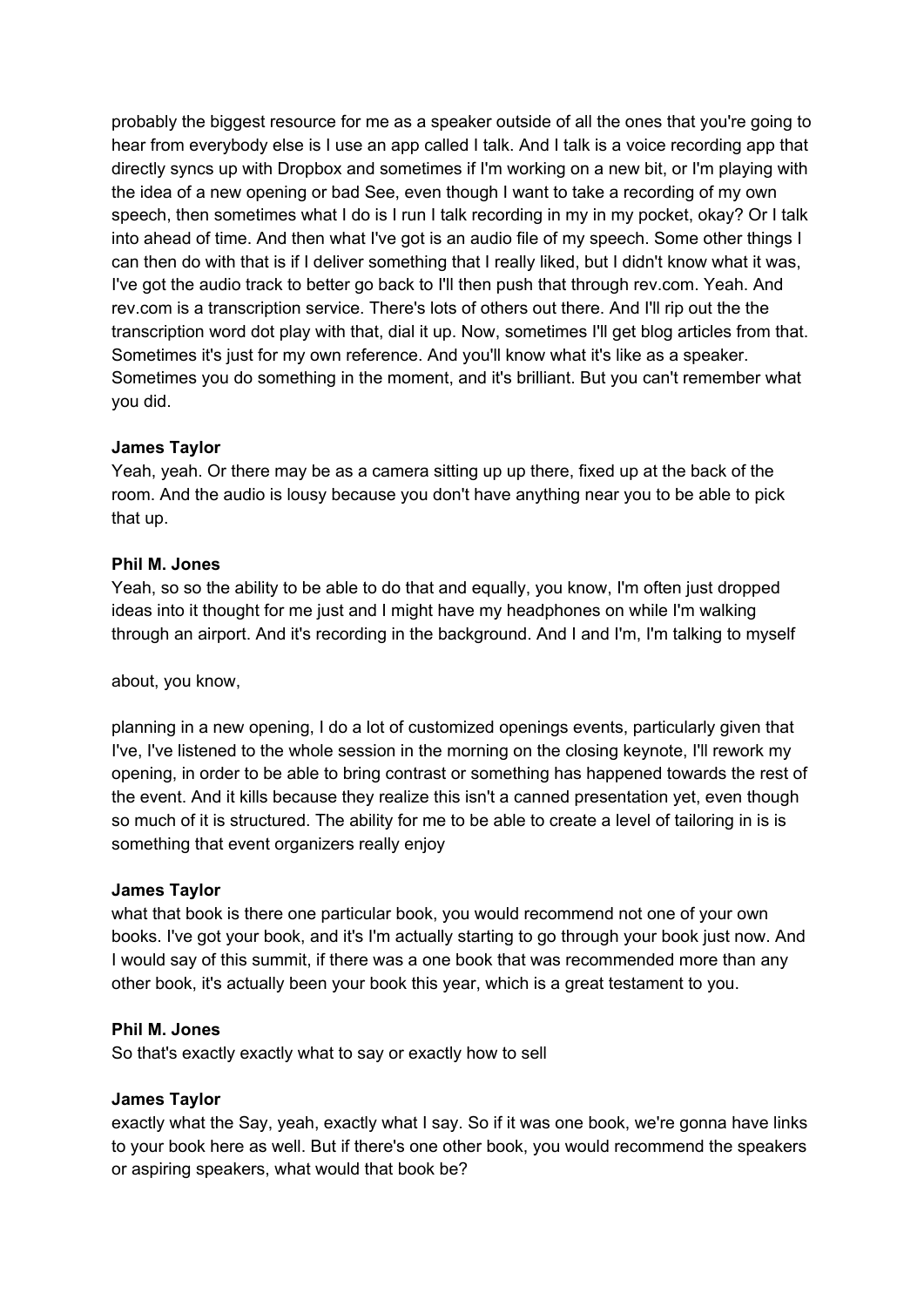### **Phil M. Jones**

I think there's a book that everybody should read. And it's a book called the coaching habit by Michael bungay. stanier. Yeah. And it's a really short and easy read. It's meant with the purpose of helping busy managers to have more effective coaching, coaching conversations. But the brilliance in that book is just about having more effective meaningful conversations there is there is links towards sales language in that that it was never intended to be. But often what we're looking to do with our clients, is to coach them into doing what it is that we would like to be able to do or to coach them into seeing that we're the right choice not to tell them and Michael's book there, I think it opens up, maybe the ability to look at something that you've previously seen as something you might deliver to your clients, but learn to how you can use it to have more effective conversations to get more of what you want. That would be maybe a random but useful recommendation is

# **James Taylor**

it It's a great book. I had Michael on the on the podcast A while ago. And actually, if anyone is thinking about releasing a book and beer as an author, his description of how he launched that book is fascinating because he didn't go the traditional route, especially in the marketing. So it's worth just checking out. But we'll put a link in here as well. But guys a great book. So a final question for you. Let's imagine you woke up tomorrow morning, and you have to start from scratch. So you have all the skills, all the tools that you've acquired over the years, but no one knows you, you know, no one, what would you do? How would you restart

# **Phil M. Jones**

itself host an event that fixes a problem I know that exists within my locality. And,

and I would charge for that event.

So I take the skill that I'm good at, I find groups of people who can make quick decisions, and I'd go back to where I very first started. And when it comes to being able to host a live event, then what you do is you take the problem that exists so let me talk you through the exact language pattern here. So I wrote a sales training workshop that helps independent business owners to be able to get out of a recession, and ask a series of questions to people like me and our network like crazy to better Phyllis, first question would be How's business?

Everybody says business, you know? Yeah, that's

good. So So I follow up with another question. It's not really a question. I just phrased it as a question. The question I'd ask is the word Really? And they said, Well, you know, what things could you know, things could always be better. I'd say, Well, what kind of things are you doing right now, in order to be either improve or grow your business? And you know, they'd say, No, no law. I'd say how open minded would you be to running through a program and spending a day together for us to better learn some new skills you could put into practice that might help you improve your business from where it is right now, let's say sounds good.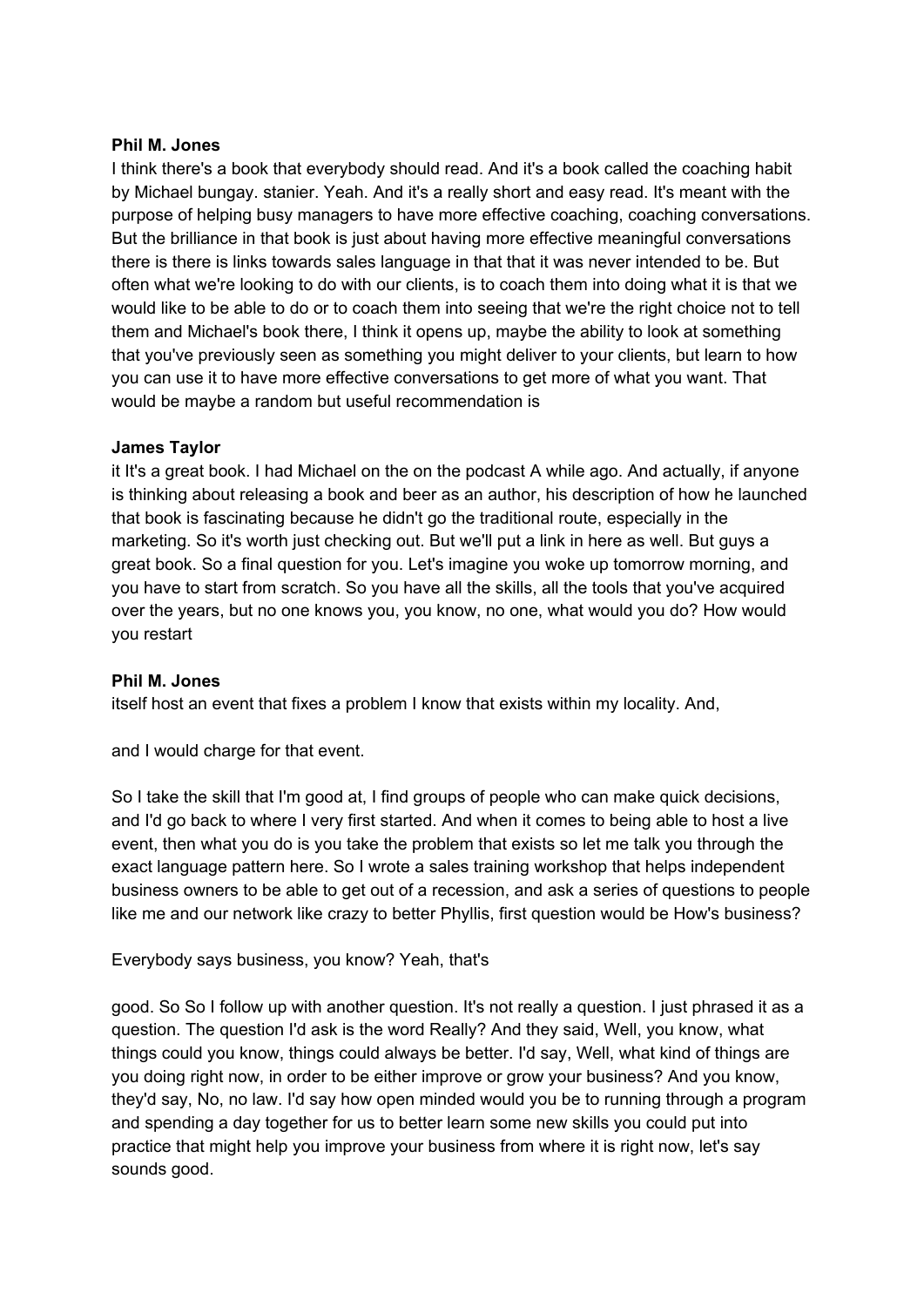That's saying, well, when is it? I'd say what do you free the 24th of April?

that say, Well, I'm not so sure yet. I'd say what are you free on all? This? Oh, no, I could probably be Free? I'd say great. Well, I'm running a one day workshop. And these are the details. Let me get you penciled in.

And I'd go out and have those conversations. And the thing that everybody needs to remember is that questions, create conversations, conversations, build relationships, relationships, create opportunities, and opportunities lead to sales. Everybody goes looking for sales, what we should be looking to do is where can we ask questions of the type of people that we'd like to help? So the same thing that happens here, right is that say, for example, that you know who it is that you want to serve back to the point that we made earlier on? How can you get into a position where you're asking questions of those people? Because those questions were great conversations, those conversations will build relationships, those relationships, great opportunities and opportunities will lead to sales. could be as simple as a workshop could be as simple as something like what you're doing here where you're interviewing experts, that you could start asking questions of the experts that you'd like to be able to serve. And chances are that that will result in you having some conversations, building some relationships, create some opportunities. making some sales

# **James Taylor**

asking better questions. I love that I love that idea. And we have a you've got a great six part video series on of selling skills that we're going to have a link here below so people can go in and go through to that, as well describe describe a little bit more about what they're gonna find in that video series.

# **Phil M. Jones**

Yeah, it's super simple is I love that people's attention span sometimes can be wicked like wicked short. So I wrote and then produced a series of six videos that we call our snack size seminars. This is where I take the entire sales process and break it down into six videos that are all somewhere around the six minutes in length. First one is learn to sell in six minutes. So it starts there. What we then work towards is some ways in which you can open more doors, create some more opportunities, how we can be more effective in our questioning how we can build a big list so that you would never need to make a cold call again. We looked at some closing techniques and then I teach people how to overcome the objections that they face. We do it all in a series of six videos. And I think alongside that will give people a PDF ebook of how they can win more appointments get face to face To some more people, and back it up with an audio one of my life speeches as well, but people can plug into that means is all there on that link. And that's just a giveaway for me. And what I would ask of anybody though is if they listen to this, and they listen to my materials by any of my books, do any of those things is is Promise me that it isn't going to be a consumption of information and no action? Yeah, it's not knowledge that leads to power at the implementation that leads to these two power. Things don't need to be perfect. You just need to get started. And before you get to do your best, you have to focus on doing better.